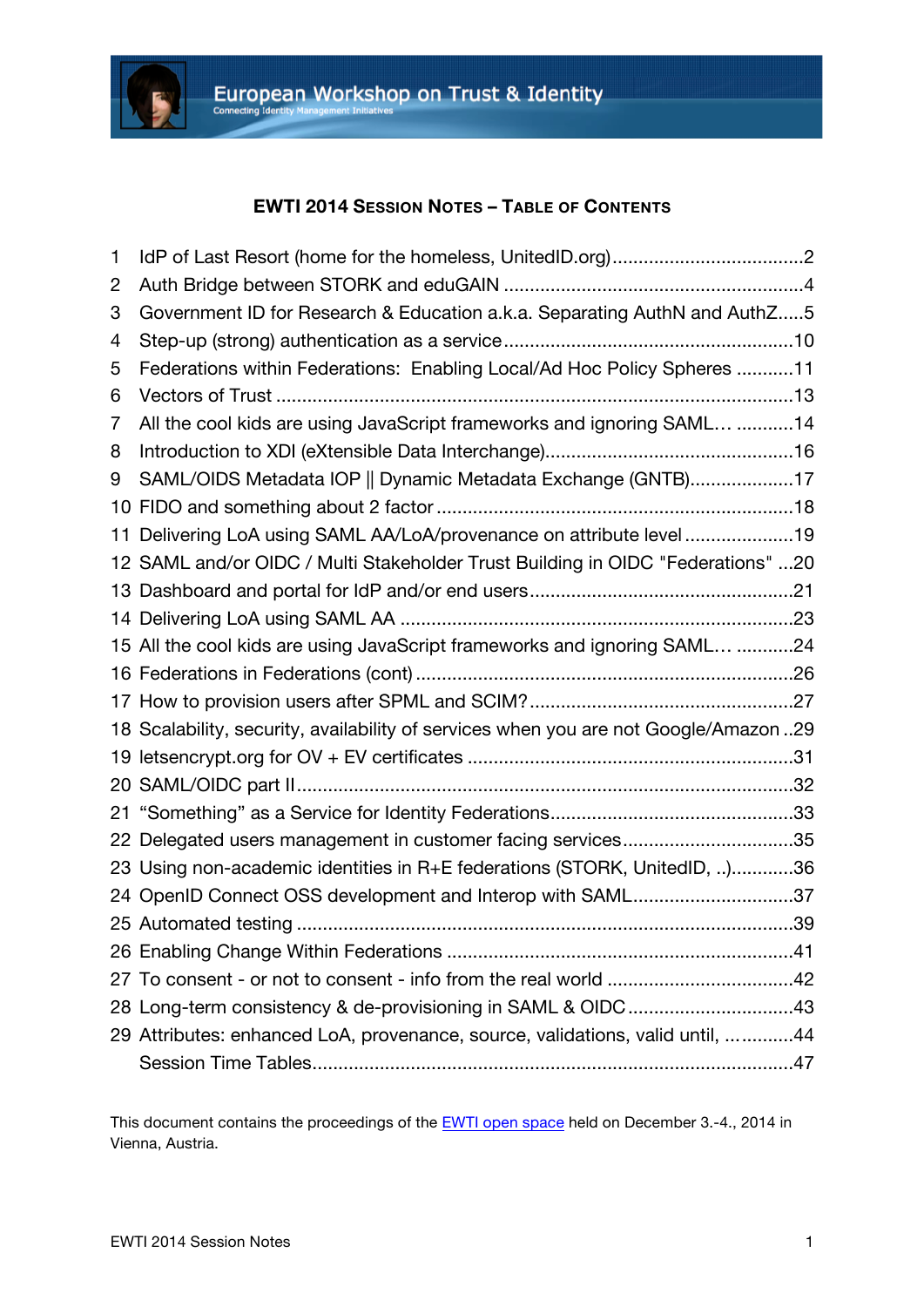## 1 **IdP** of Last Resort (home for the homeless, UnitedID.org)

**Convener**: SteveO **Main scribe**: Licia  $#$  of attendees:  $+20$ 

**Main issues discussed**: The session focused on use-cases and possible architectures to implement IdPs of last resorts.

**Why -** to support people affiliated with an organisation without an IdP or people that change institution frequently (i.e. contractors, researchers, and so on). Scott K noted that EU IdPs are not releasing attributes to US – this could be a good use to look for the homeless IdPs.

**What options** – There is of course the option to use social IdPs (i.e. Google, Facebook and the likes). Privacy concerns aside, these IdPs cannot assert eduPerson attributes, which are required by many services in the R&E community. PayPal was also mentioned as a more trustworthy IdP, which would also provide a stronger user vetting. The discussion covers different options such as:

**UnitedID** is an IdP based in Sweden, with premises in the US. It's a SAML based IdP two-factor based. The difference between UnitedId and Google is that UnitedId promised to handle user-data in moral way. It also offers a step-up level of assurance. Discussion is on-going to use PayPal to elevate the identity verifications. This could be included in future releases of UnitedId. It also supports consent. The business model is still under development; at the moment users do not pay, but eventually RPs may be charged.

**IdP in the clouds** like the solution offered by GARR

**Social IdPs** they can be used for contractors that are still affiliated with the Universities. Social accounts could be connected to an Attribute Providers to elevate the identity. Main problem with Facebook is that when a RP asks for some information, then the users has a binary choice (either to allow the RP to get everything or no access). Peter Gietz proposed a model to address this aspect by linking the IdPs authN with something like Protected Network to get the persistent identifiers. However the user experience may be hindered.

**Austrian government approach –** A solution was presented to show the system used by the chamber of commerce (which operates their own federation). The user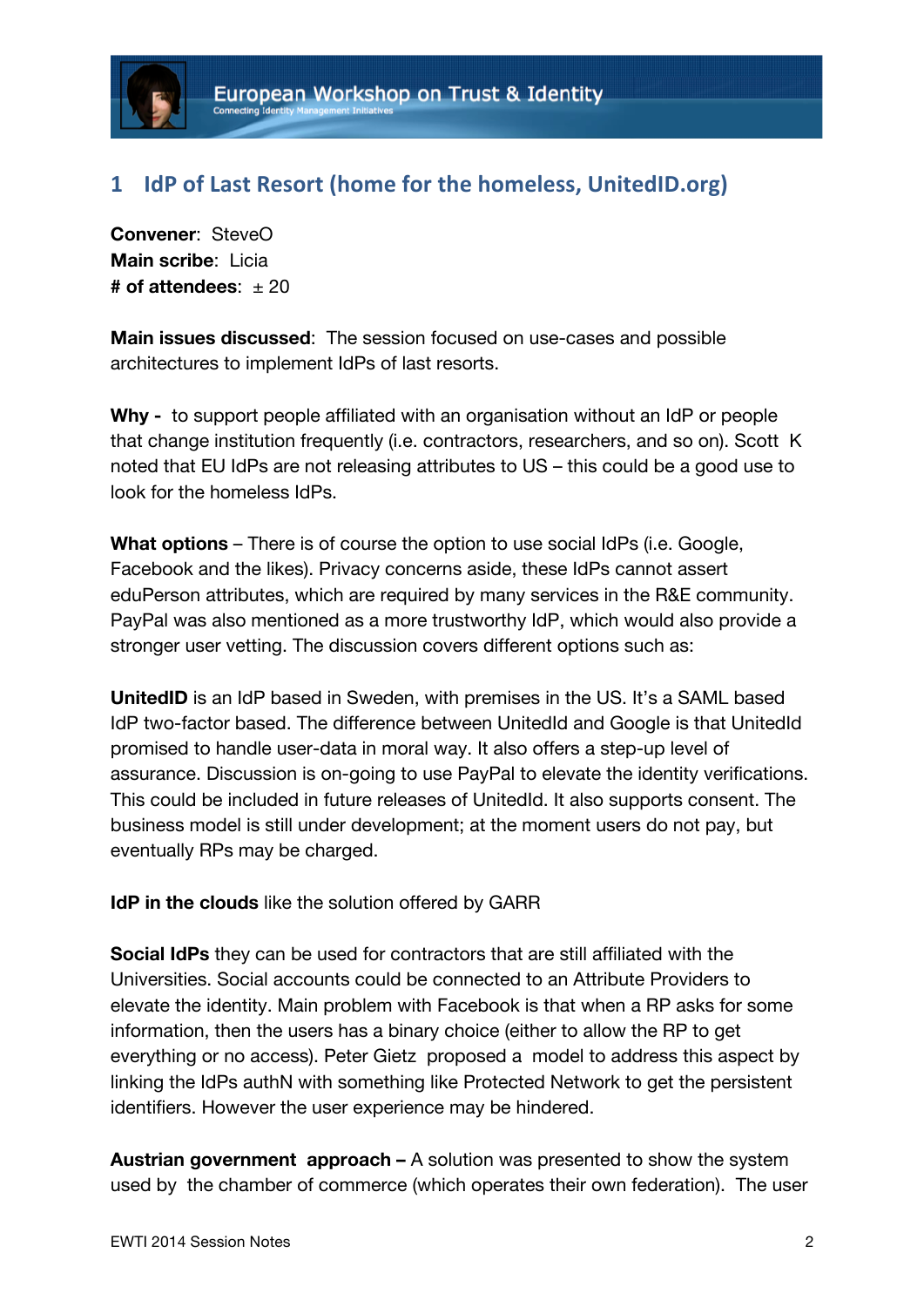

that wants to access an relaying party is sent to the chamber of commerce IdP to login. They do account linking with the government system (based on social security number).

Q: Should we have a EU last resort IdP? –

A: The risk related to this should be assessed, as this IdP could be massive in size; legal implications of keeping data should also be covered.

Furthermore some services may have trust issues with an IdP they don't know.

**Insights / action items / next steps:** No concrete steps; it was noted that if the AARC project will be funded, some of the work in this area will be addressed there.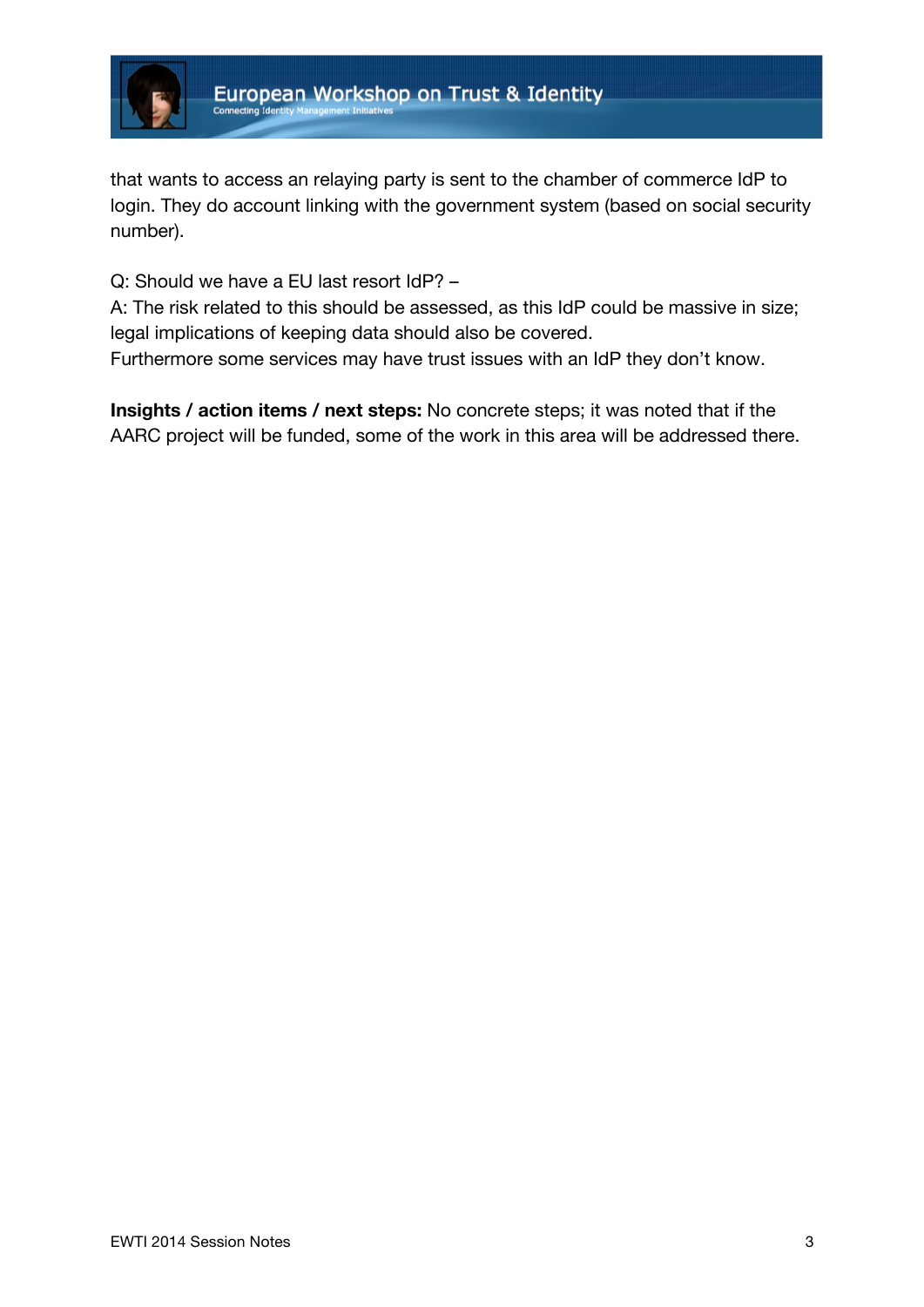

## **2 Auth Bridge between STORK and eduGAIN**

**Convener**: Enrico Venuti **Main scribe**: Rainer **Slides**: here

### **Main issues discussed**:

Explaining STORK infrastructure, availability in member states Think of connected Hub-and-spoke federations per member state Q: What is the link between the affiliation o a university and the citizen id? A: Government may leverage student ids for government services - e.g. if governmernt eIDs are lacking. The use case under discussion is the use of STORK eIDs for SPs. Could be bootstrapping citizens into academic world, research collaborations, guest IDP, high level assurance.

STORK use cases are student mobility, ECAS (access to European commission services), change address)

STORK 2 will be move to e-SENSE for long term operation, to be integrated in the Connecting Europe Facility

People make an assumption, that any ID in STORK is only an academic ID; e.g. CLARIN is requiring this. eduGAIN cannot filter out non-academic IdPs. FutureID is working with swarms of identity brokers that may have different policies. The proxies are data controllers, decrypting/re-encrypting/re-signing assertions. Governance is like CAs.

There is a project in STORK to interface with GRNET. There are technical and political issues, and there are disconnected discussions in several communities. Technical issues have been examined and can be resolved in gateways on both metadata and protocol level. There will be a release of a gateway as OSS in early 2015. There are pee-to-peer pilots in countries. Metadata is not yet dynamic.

What to do with non-FU federations?

Will STORK-SAML be evolving - rather not, but a gateway can speak SAML2int to eduGAIN.

This session was merged with the proposed session "Top 3 reasons to abandon STORK for eduGAIN".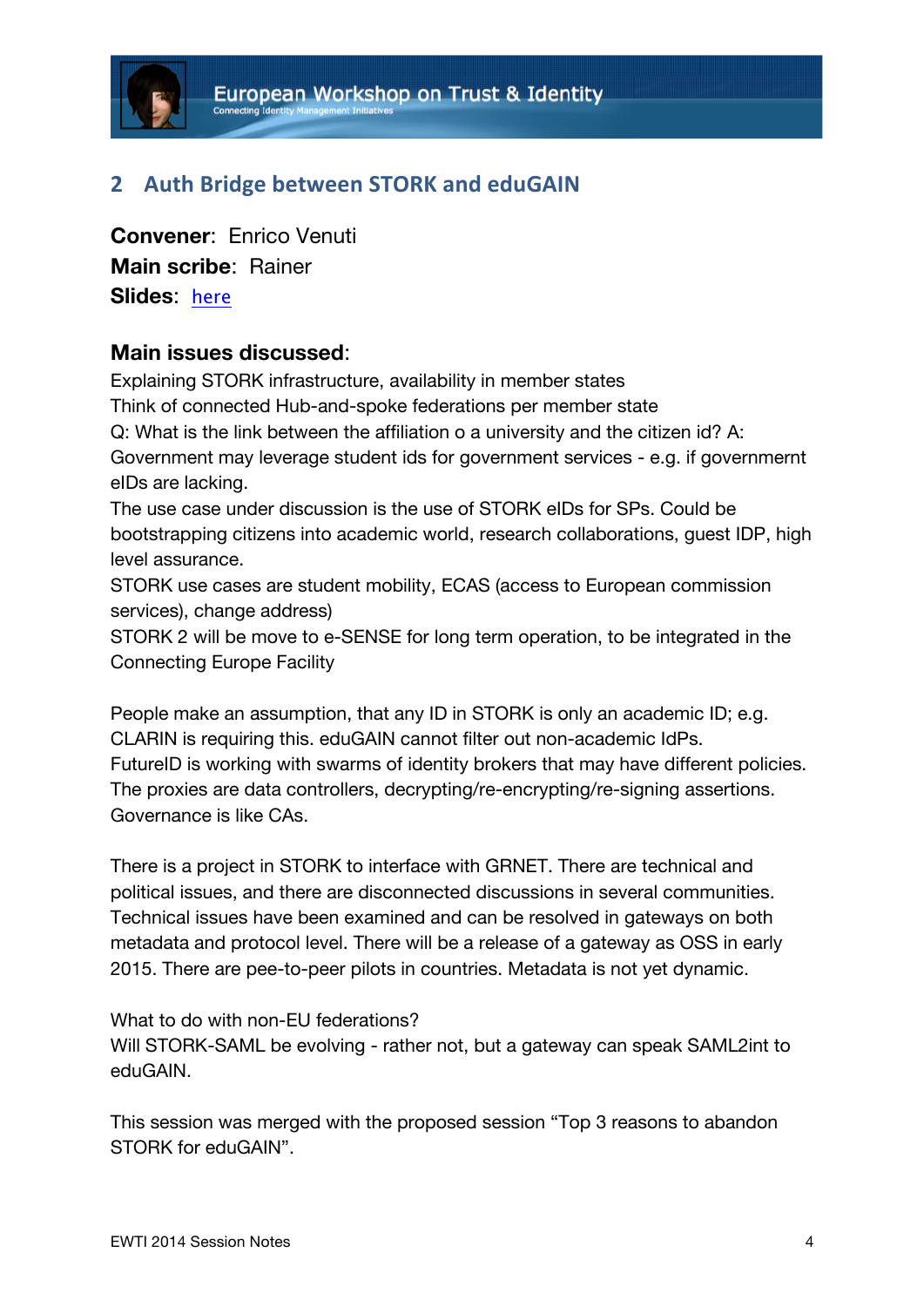

# **3 Government ID for Research & Education a.k.a. Separating AuthN and AuthZ**

**Convener**: Niels van Dijk (SURFnet), Manne Miettinen (CSC) **Main scribe**: Lukas Hämmerle **# of attendees**: ~20

### **Main issues discussed**:

\* In the Netherlands government launches new ID system

- Interesting for higher education federations to verify identities using that ID

 - Could be used as alternative or to improve Guest identities, which have a very poor assurance level due to self-registration

\* In Finland the government is starting to build a national authentication solution where the user can choose what strong authentication tokens (mobile, bank, smart card, etc) he/she wants to use

- Currently there are two identity federations in Finland (Haka and Virtu) where the IdPs take care of both authN and authZ
- one can envision a future where the role of the current identity federations is only to provide attributes of the users that are authenticated elsewhere
- pressure to decouple authN and authZ arises also when users want to use their Facebook or Google id fo authN but get their attributes related to studentness from the University registers
- the key connecting the identities could be the personal identity number or its 21st century version "electronic access identifier" stored in the population information system run by the Population Registration Centre (a government office)
- personal identity number discloses the birth date and sex of the person, electronic access identifier is only a unique identifier

\* In Denmark every person has a unique CPR (central person registry) number, which is considered an authenticator

 - Banks and public sector are allowed to use CPR number with NemID and Nemlogin

 - WAYF.dk is allowed to use Nemlogin/NemID, but in other countries like the Netherland and Switzerland this would not be allowed

 - In Denmark universities now CPR number in advance, which is then for example also used for password reset

- CPR in Denmark contains birthday

 - NemID is PKI-based solution where private key is stored centrally (contract with company ends soon)

- Tax records are public in Denmark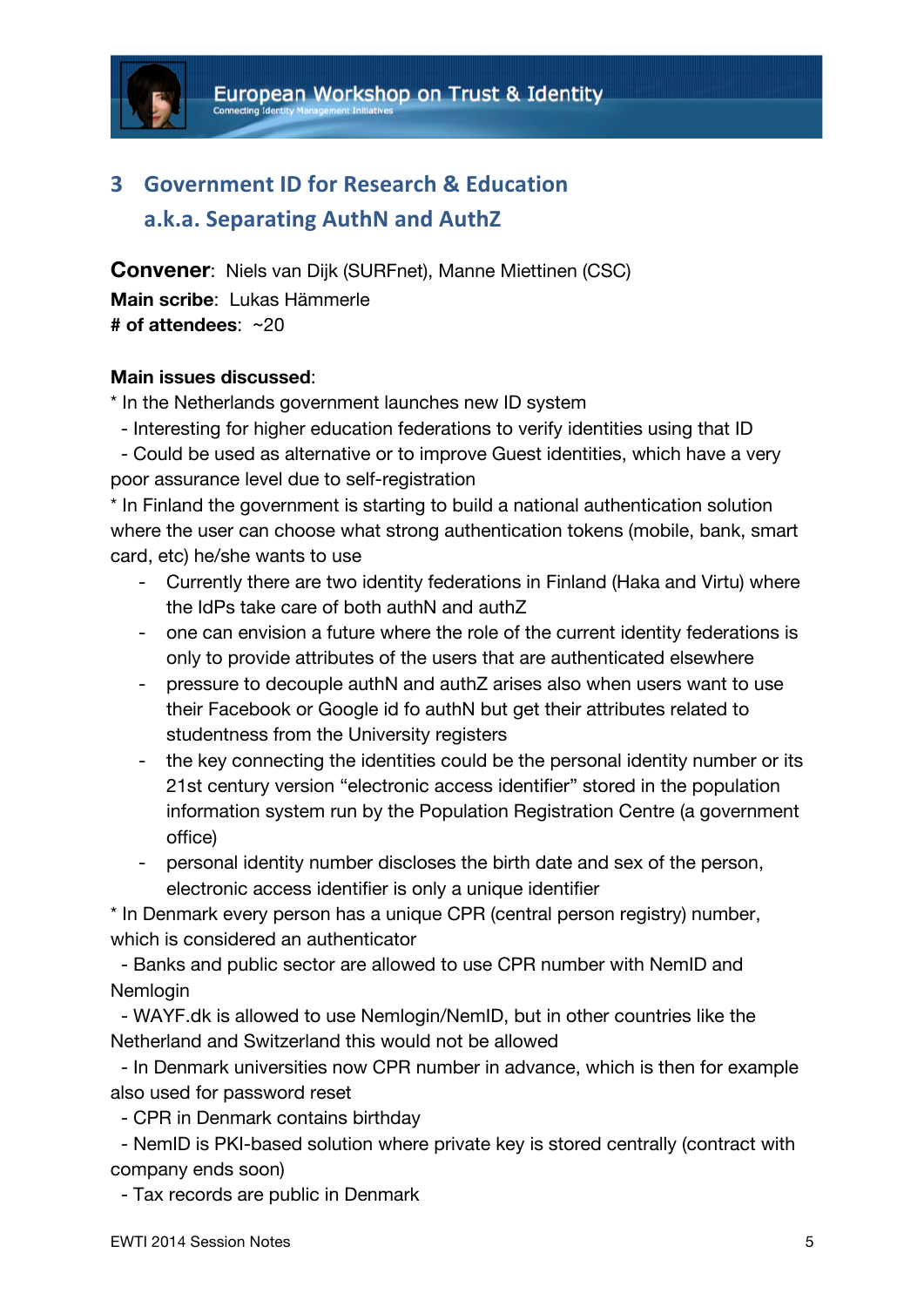

\* In Sweden, the person identification number is not considered sensitive data,

- 12 characters including gender and birthday

 - Everybody can access open registry (run by taxation department) with this person number, which contains name and adress

- Authoritative postal mailbox address is stored in registry

 - One problem is for example that foreigners (about 20% of all students) don't have an ID. This problem led to eduID.se.

 - Registry and authoritative mailbox are used in SWAMID eduid.se to verify identity by sending a "token" to mailbox (-> Upgrade to Assurance Level 2)

 - Foreign students get another person number (containing birthday and gender) for use within university eco system

- Tax records are public in Sweden too

- Any person can look up persons in that database

- Name and address are considered sensitive data

 - Campus services often need more attributes than an identifier, therefore SWAMID intends to run a proxy that aggregates and enriches attributes

- Authentication comes from eduID

\* In Switzerland a person identifier exists with main purpose for retirement/social security/health insurance

 - Very restricted usage policy, even government cannot use that number in some cases

- Identifier is considered sensitive data, 13 digit number

 - Swisscom (largest telecom company) intended to run a broker service for identities but cancelled the project because it was considered too risky

### **Insights / action items / next steps:**

\* Private company can hardly create national infrastructure, it should rather be the government

\* Personal identifiers are widely used in Scandinavian countries.

- Some of them contain personal information like birthday and gender

- Usage (identifier vs authenticator) varies from country to country

\* In other countries like The Netherlands and Switzerland personal identifiers also exist but usage is much more restricted, mostly due to data privacy laws

Additional information regarding official Swiss e-government (e-society) standards for electronic identities and federated identity and access management below. Standards etc. are currently available in German and French. If you need further information, don't hesitate to contact thomas.selzam@bfh.ch.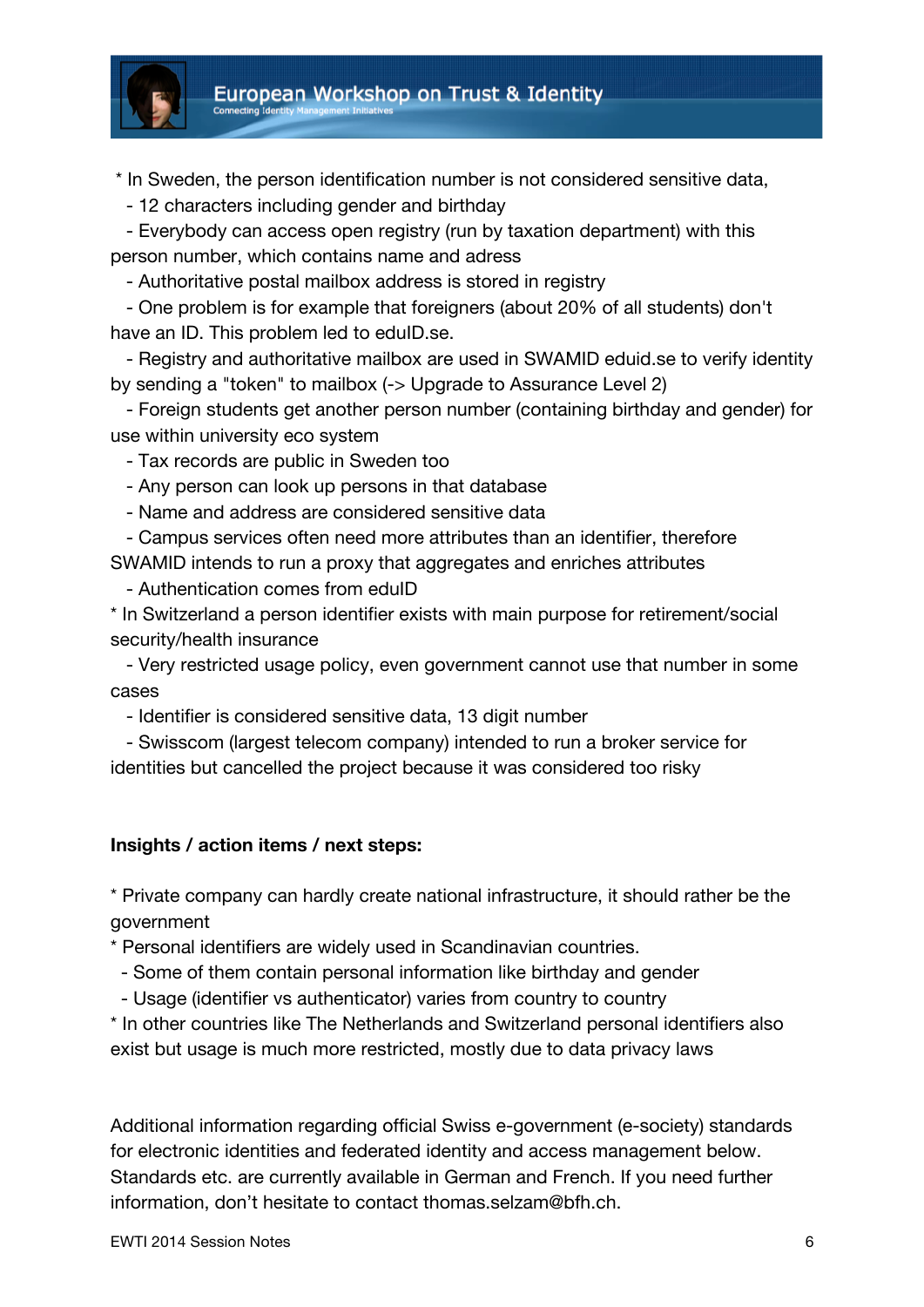

### • **eCH-0107 Design principles for IAM V2.0**

• eCH-0107 defines principles, rules and a regulatory framework for the design of IAM systems for the provision of federated IAM solutions in the sector of the federal e-government in Switzerland. The design principles define an exemplary IAM landscape in cross-organisational application scenarios for existing and future applications, under the general assumption that the business services can be used and provided by different stakeholders. This standard specifies requirements, stakeholders, processes, information architectures, business services, and potential identity federation models. This standard is applicable to any area of the e-society.

### • **eCH-0167 SuisseTrustIAM framework concept V1.0**

- SuisseTrustIAM is a concept for a generic identity & access management solution for e-government, e-health, e-education, and eeconomy. SuisseTrustIAM defines a generic platform that enables easy connecting of solution providers and data providers, of providers and consumers of identity information. At core of it lies a broker infrastructure, which enables authentication of subjects (represented through an electronic identities) and qualified verification of attributes belonging to the same subjects, through registers or directories of companies or organisations, including traceability. This document contains the global concept of SuisseTrustIAM, describing its core functionalities and components. It provides a basis for technical, organisational, and semantic specifications and it serves as a model to deviate use cases, requirement and communication protocols.
- **eCH-0168 SuisseTrustIAM technical architecture and processes V1.0**
	- eCH-0168 describes potential, technical implementations and core processes required to implement a solution following the eCH-0167 standard.
- **eCH-0169 SuisseTrustIAM business architectures V1.0**
	- The Standard eCH-0169 describes the business architecture of SuisseTrustIAM (see eCH-0167). It describes from a business perspective the stakeholders, roles, tasks, and processes in the context of SuisseTrustIAM. It also focusses on aspects of governance, and management of SuisseTrustIAM. Governance and the management are understood as tasks that are to be kept separated. This is further reflected in the definition of two separate, organisational structures (boards). These are tasked with the coordination of all stakeholders within a domain, enabling them to establish trust within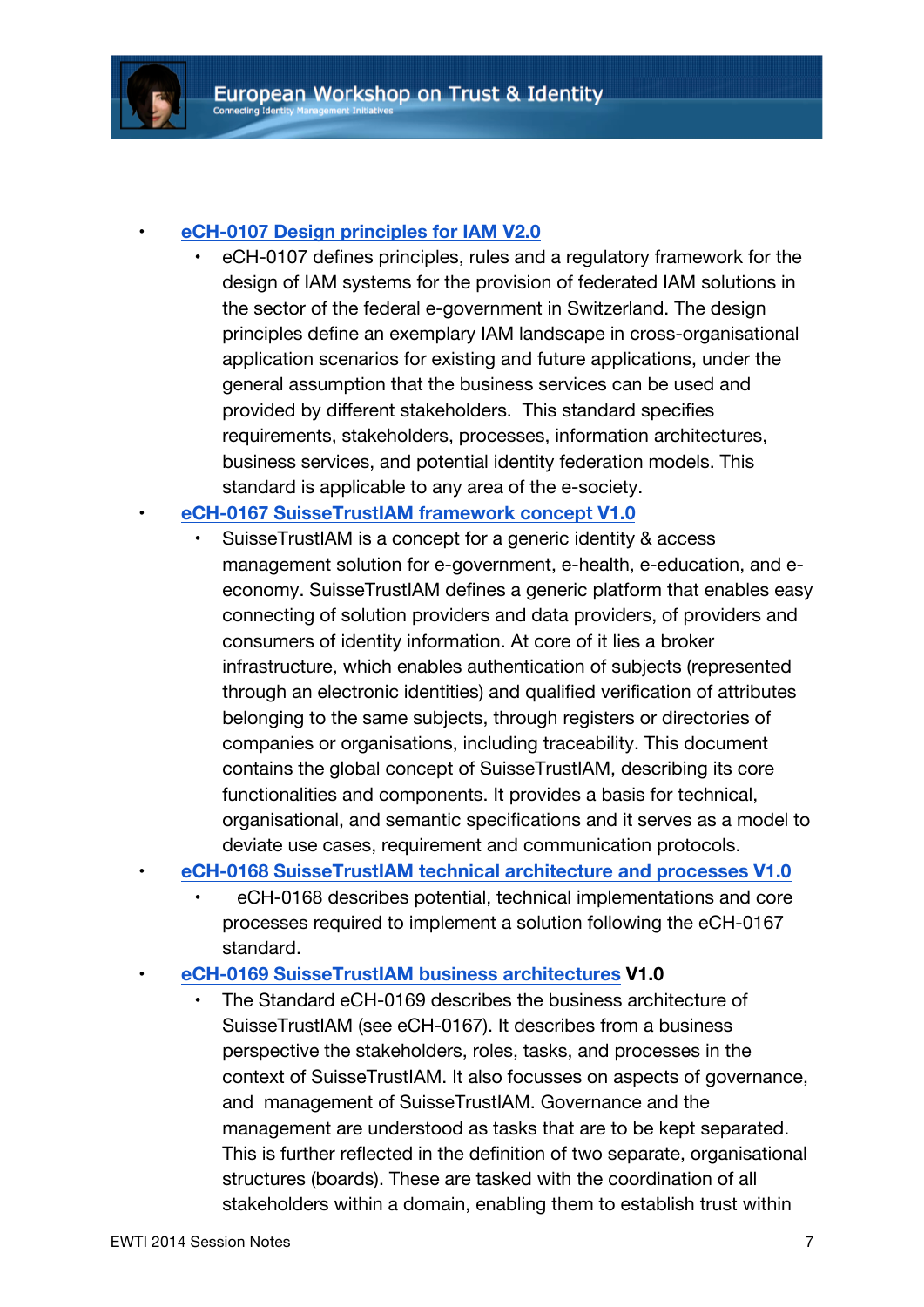

their domain. The governance board defines policies and supervises the compliance with those, while the management board implements the policies among the stakeholders and monitors the implementation. A federated identity and access management such as SuisseTrustIAM is a very important component for integrated e-government, e-health, e-education, and e-economy.

- **eCH-0170 Quality model for electronic identities V1.0**
	- eCH-0170 defines the core aspects of electronic identities with regards to quality.
- **eCH-0171 Quality model for attribute providing V1.0**
	- eCH-0171 is used for the evaluation of the quality of attribute assertions. It describes the basic processes for providing attribute assertions and derives therefrom quality criteria for the evaluation. Through the definition of possible quality characteristics are defined and enable an easy evaluation of the attribute assertion. The quality model allows the comparison of different attribute assertion providers.

### • **eCH-0172 IAM maturity model V1.0**

The IAM maturity model helps organisations to identify the state of their IAM implementation. An organisation can monitor the development of their IAM maturity and compare itself with the best practices within the industry. It allows demonstrating the value of the IAM in order to show the advantages of an IAM strategy and the state of implementation of the strategy. This also facilitates meeting the requirements of governance, risk and compliance (GRC).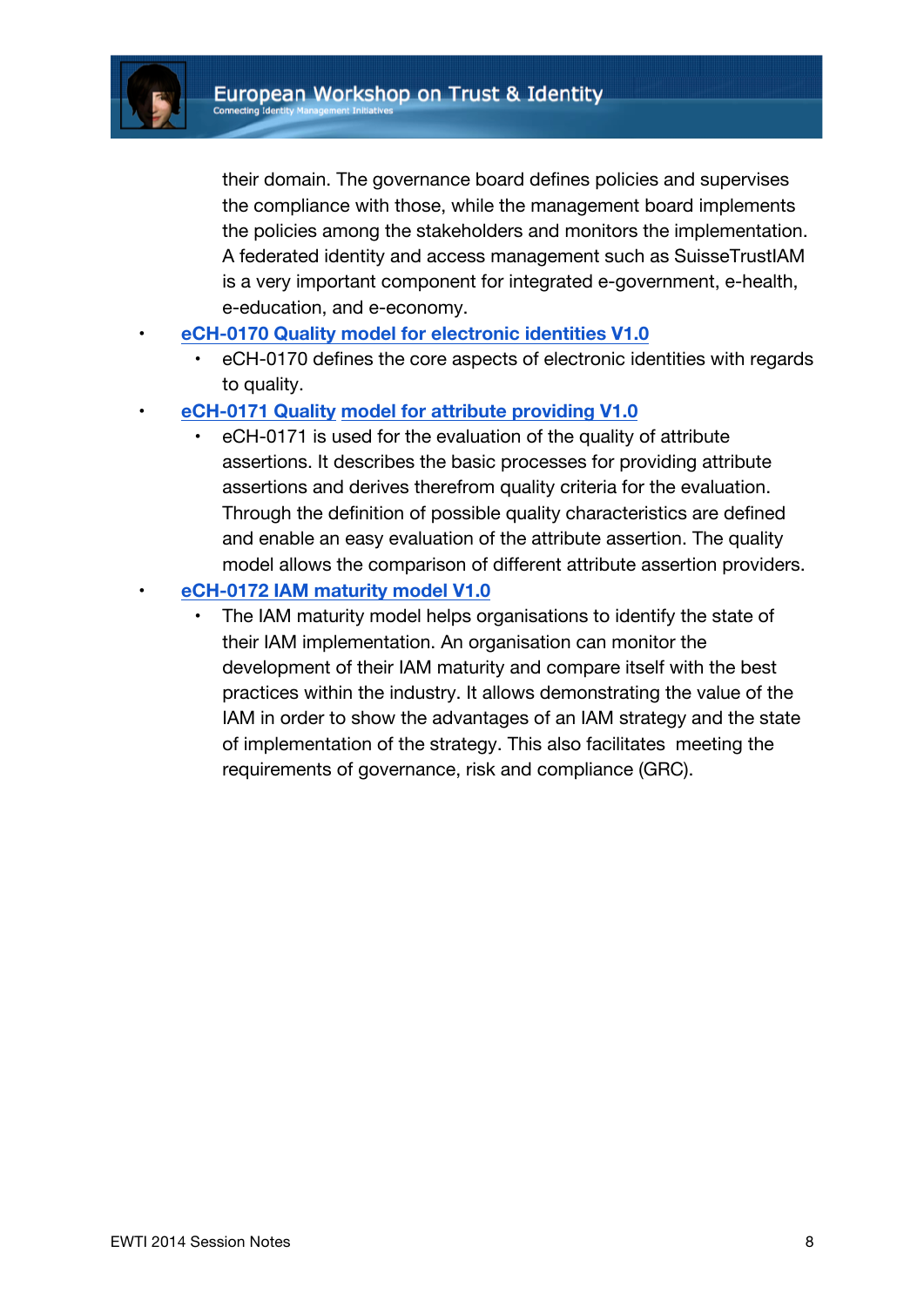

## **The Netherlands**

- Restrictions on use of personal identifiers (BSN), may only be used for "government business"
- Two active separate systems DigID (G2C) and eHerkenning (G2B)
- DigID: Government to consumer
	- Uses SAML 2 now, releases BSN. U/P auth with SMS for higher LoA.
	- One government run "IdP". Registration based on sending letter to postal address in municipal registration.
	- Specs: https://www.logius.nl/fileadmin/logius/ns/diensten/digid/koppelvlakspe cificaties/Koppelvlakspecificatie\_SAML\_DigiD4\_v3.0\_definitief.pdf (Dutch, sorry)
- eHerkenning (eRecognision): Government to business only:
	- Private parties offer authentication and registration services
	- Specs: https://www.eherkenning.nl/eRecognition
- New unified architecture being developed: eID
	- Open for use by private parties. Both offering authentication services and using authentication services.
	- SectorIDs (sector specific IDs). Sector can be e.g. healthcare, education
	- More information and draft specifications http://www.eid-stelsel.nl (note: very likely to change)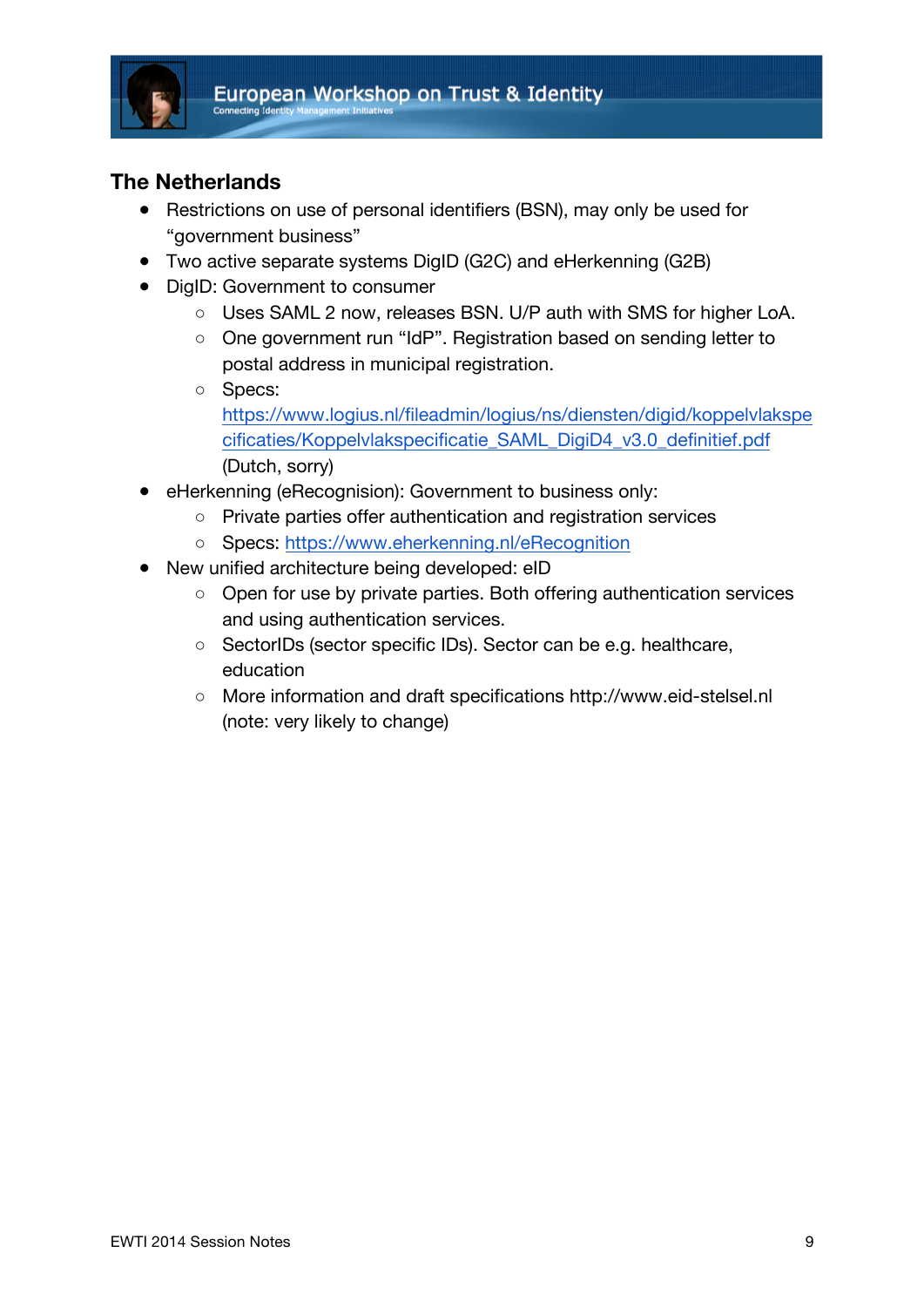

## **4 Step-up (strong) authentication as a service**

**Convener**: Pieter van der Meulen (SURFnet) **Main scribe**: Manne MIettinen (CSC) **# of attendees**: 16 + convener

### **Main issues discussed**:

SURFnet is developing SuaaS (step-up authentication as a service) in PHP How to add step-up authentication in an existing federation (differences in hub and mesh architecture federations) LoA 1-3 Currently LoA ievels are defined/interpreted by the operator Biometrics has different levels of LoA, although popular perception thinks its always high Identity assurance Authentication assurance SAML **OpenIDConnect** Registration process Registration roles User's nterest? In SURFnet around 5 institutes will start next year Metadata management in ADFS simpleSAMLphpLib

### **Insights / action items / next steps:**

"Every problem can be solved by adding a proxy" ;-) "When can we have it?"  $\sim$  The gateway will be available in 6 months as Open Source software (GItHub) "Cool stuff"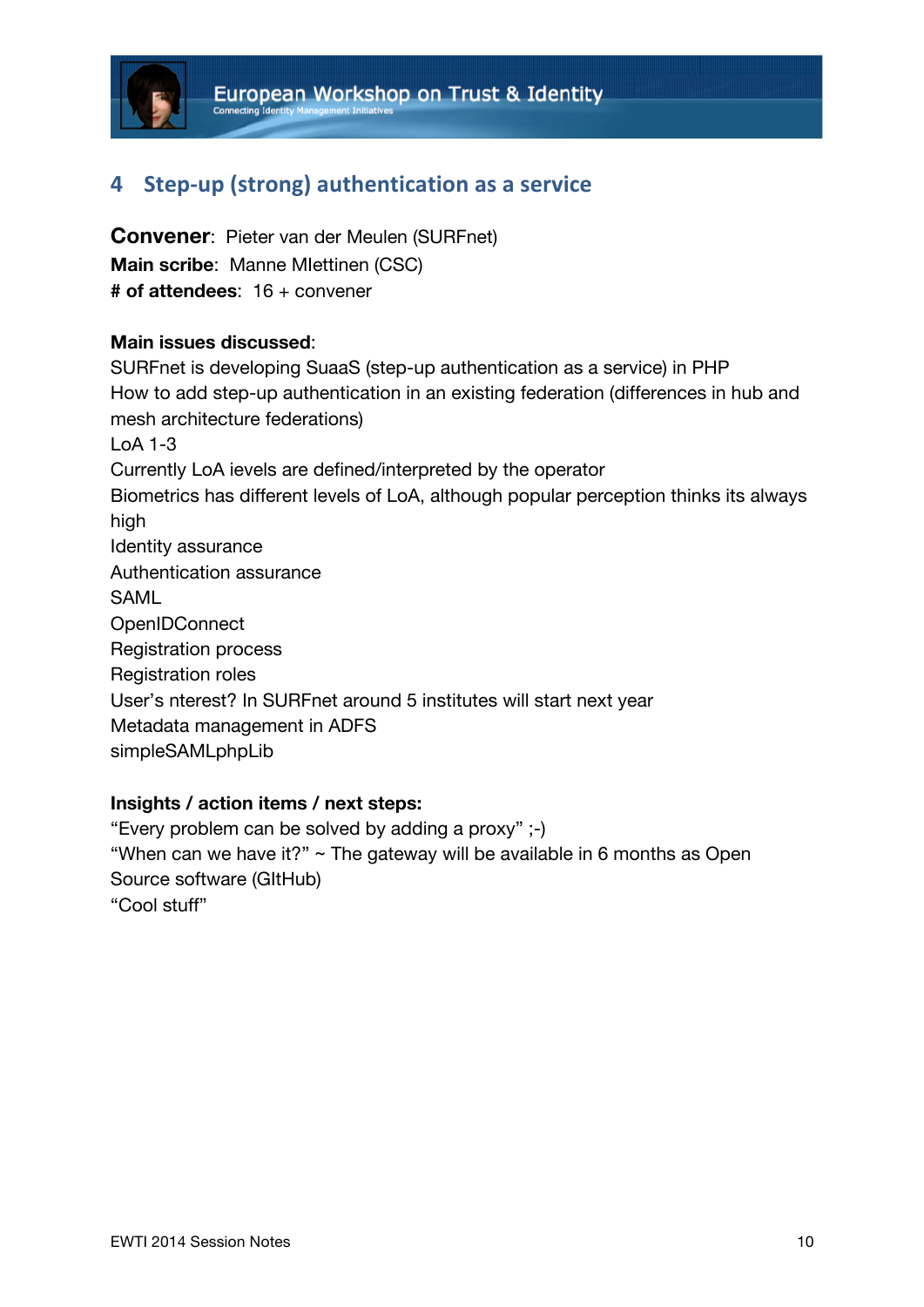

# **5 Federations within Federations: Enabling Local/Ad Hoc Policy Spheres**

**Convener**: Ann West **Main scribe**: Niels **Additional scribes**: Rainer **# of attendees**: 12

### **Main issues discussed**:

Use cases:

- how to add additional policy on top of exiting federation (this could be state fed's)
- different policies could pertain to privacy, news,
- Pick out specific Service provides that are suited for a group of IdPs
- Specific IdPs certificated to be able to be AuthN providers for GOV, (this is the FICAM program) Certification on LoA 1 or 2 is inserted in metadata; this is check by the government SPs. FICAM is not a federation, they have a bridge (FCCX). Internet2 does not want to enable general citizen use cases. This is outside of their policy (R&E identity federation)
- Niels: VOs are a similar scenario federations within federations. They use a subset of IdPs and SP with CALRIN as an example that actually publishes its own metadata. Scott says that LIGO is a similar case. Niels: many of the VO policies are managed locally, and are not interesting on a general scope. Policy owners and metadata owners migth be quite different.
- Rainer: Intranets of large organizations have a similar case as VOs, using the same federation infrastructure for internal and external applications.

SPs could join different local federations - this is similar to joining eduGAIN and the NREN. It should be single technical instance, but appearing in different policy contexts. Metadata can just inherit the general policy of the group (like UCSD does), or tags could be inserted. InCommon develops a registry of all tags.

Niels: there are so many groups (like LIGO) that this would not scale distributing tags in metadata. Roland: But you need this for attribute release. Niels/Ann: it is a group management problem, that has to be solved on top of federation.

How to discover the right entities? Could be done with ECs at both SPs and IDPs. An MDX extension could be used to query for a tag.

Branding an SP with a tag would help to ease attribute release with IDPs, the tag owner would vouch for the group of SPs.

Leif has been promoting the "e-Science" tag for the group of VOs like CLARIN and LIGO. It is a bottom-up approach fro reputation building.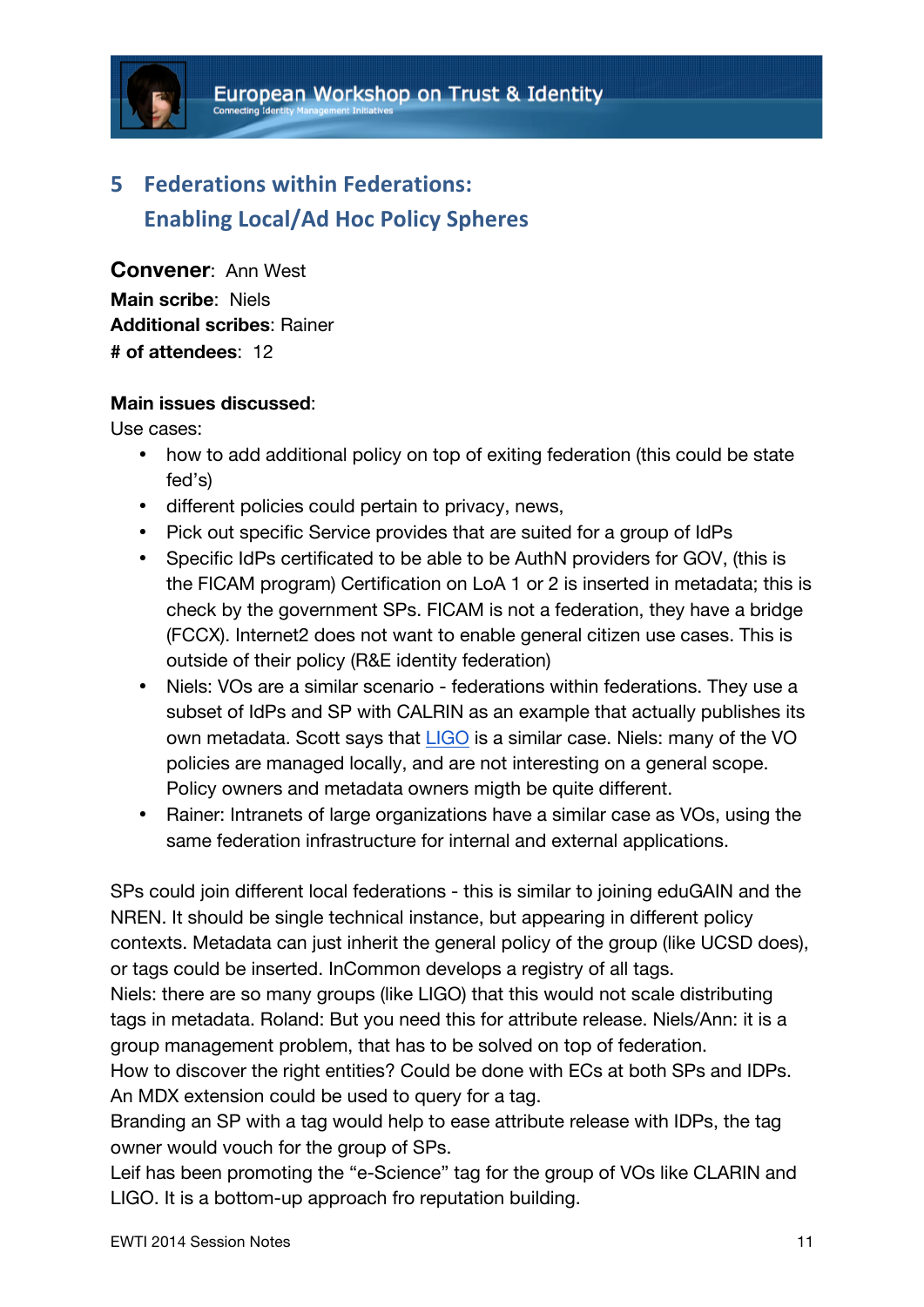

Mads: Would consent solve a lot of the attribute problems? Ann: the IDPs are asking to the ARP: who is vetting, is this really needed, is the service following the definitions of the entity category?

## **Insights / action items / next steps:**

Niels proposes follow up session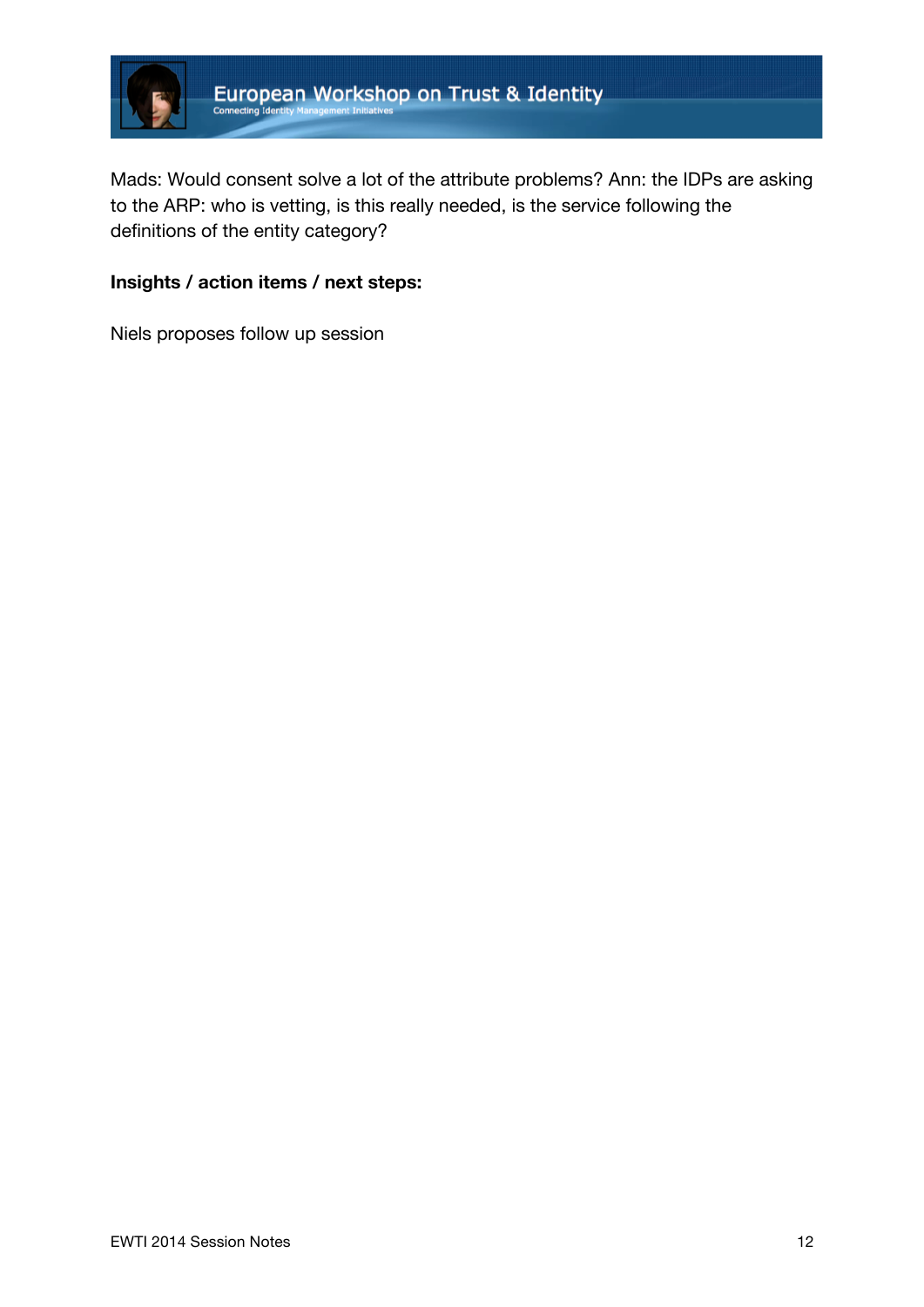## **6 Vectors of Trust**

**Convener**: Steve O. **Main scribe**: (Not) Brook Schofield **# of attendees**: 15 (Xaver, Steve O. Wolfgang, Lukas, Slavek, Philipp, Wolf, Kari, Mikael, Marina, Brok, Jon, Peter S., xxxx, Peter G.)

## **Main issues discussed**:

Steve referred to NIST SP 800-63 document (http://nvlpubs.nist.gov/nistpubs/SpecialPublications/NIST.SP.800-63-2.pdf ) and how it doesn't work for some of the use-cases we might be interested in.

As a result there is Vectors of Trust (VoT) - the use of the term Vectors might be replaced with "factors" or something else to better describe the goals. https://www.ietf.org/mailman/listinfo/vot http://www.ietf.org/mail-archive/web/vot/current/maillist.html

Specific discussion focused on the VoT strawman by Justin Richer http://www.ietf.org/mail-archive/web/vot/current/msg00004.html

Jon referred people to the Good Practice Guides

https://gds.blog.gov.uk/2012/05/14/good-practice-guides-enabling-trustedtransactions/

Specifically GPG43

https://www.gov.uk/government/publications/requirements-for-securedelivery-of-online-public-services

and GPG45 https://www.gov.uk/government/publications/identity-proofingand-verification-of-an-individual

NIST will be producing an RFI (expected in 2015) on an update to NIST SP 800-63-2. It is likely that they can only look at other Standards Defining Organisations (SDOs) to no go down this path.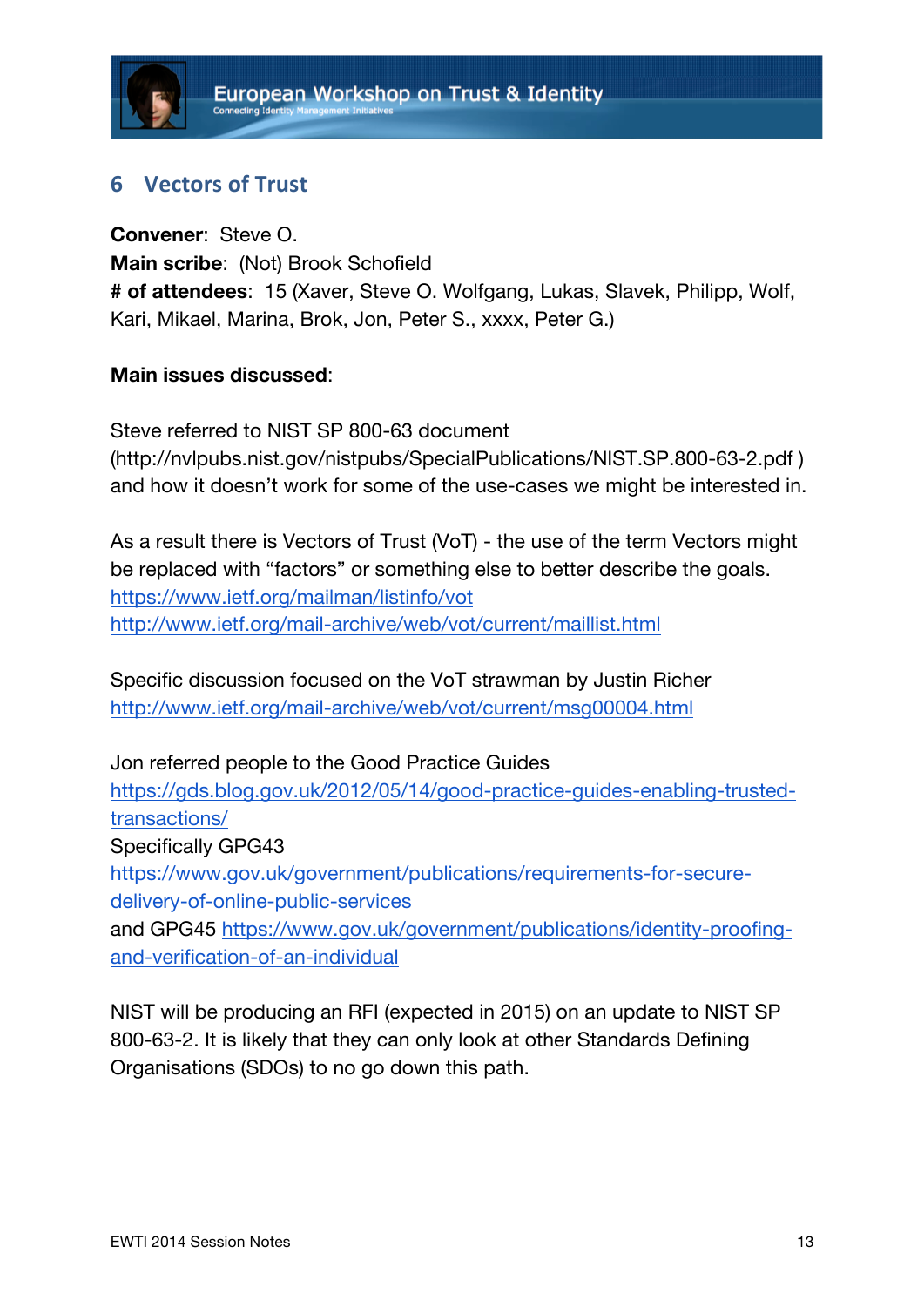

# **7** All the cool kids are using JavaScript frameworks and ignoring **SAML…**

**Convener**: Brook Schofield **Main scribe**: Brook Schofield **Additional scribes**: Rainer **# of attendees**: 8 (Dominic, Thomas W., Leonhard, Andre, Scott, Rainer, Mads, Brook, Tommas, Roland, Thomas)

### **Main issues discussed**:

AT chamber of commerce (WKO) is using ADFS, internally not SAML, but WS-Fed. All the tutorials suggest storing passwords internal to the application. The tutorials might extend further to support something like OpenIDConnect (JWT). 160 identified users - so it is easy to

Bootstrap methods for federated apps - SAML2 and OpenIDConnect - is often that you don't know the user.

Other environments my already know the user and therefore

What are the options?

- Provide SAML tutorials for their framework.
- ●

Three types of application:

- 1. Server Side Application (pages rendered on the server and sent to the server)
- 2. Rich JavaScript Application (everything in the browser)
- 3. Hybrid Application "protected" data from the server and a Rich JavaScript interface.

The problem with apps based on single-page frameworks is that the browsers collect a lot of state before a login is required. At that time it should be avoided to redirect to another page. iframes and popups are fraught with problems, like SOP and cannot share cookies with the initial frame. You might open a new window. There is a risk of losing these application's users if there is no solution for federation.

These frameworks are not dumb web browsers any more. They should do SAML ECP etc. Javascript could solve the discovery part.

How to make SAML work with your REST API? How to design a REST API to work with SAML?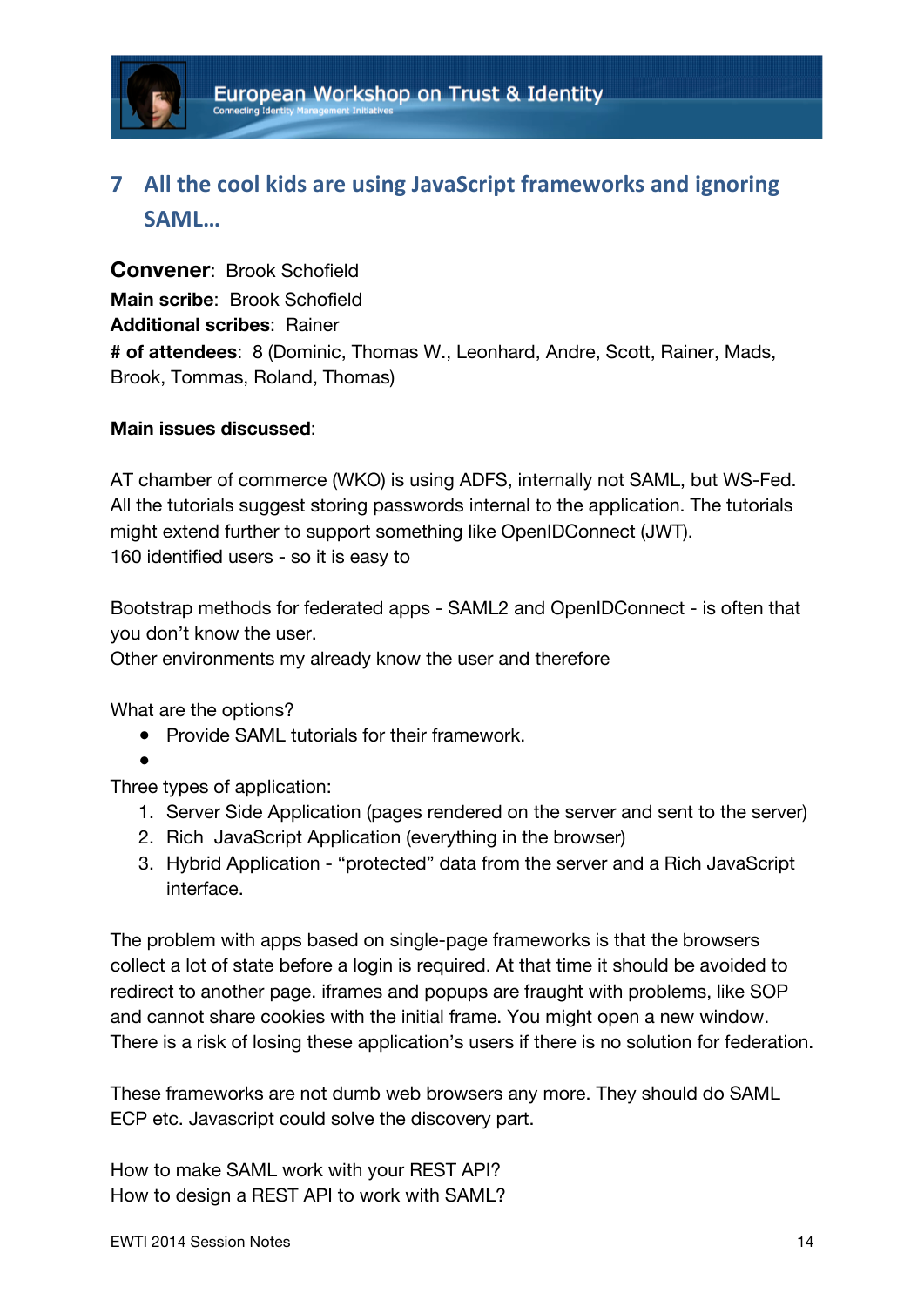

AAF is using Rapidconnect, kind of SAML to JWT gateway, not full OIDC. https://rapid.aaf.edu.au

### **Insights / action items / next steps:**

- Look at writing:
	- "Non-Web Application Best Practice Authentication Guide" (original idea from Joost van Dijk)
	- "Integrating <<lang>> Applications with SAML" (our new idea)
		- <<lang>> is an enumeration of JavaScript, Node.js, Scala, Erlang, Go, ...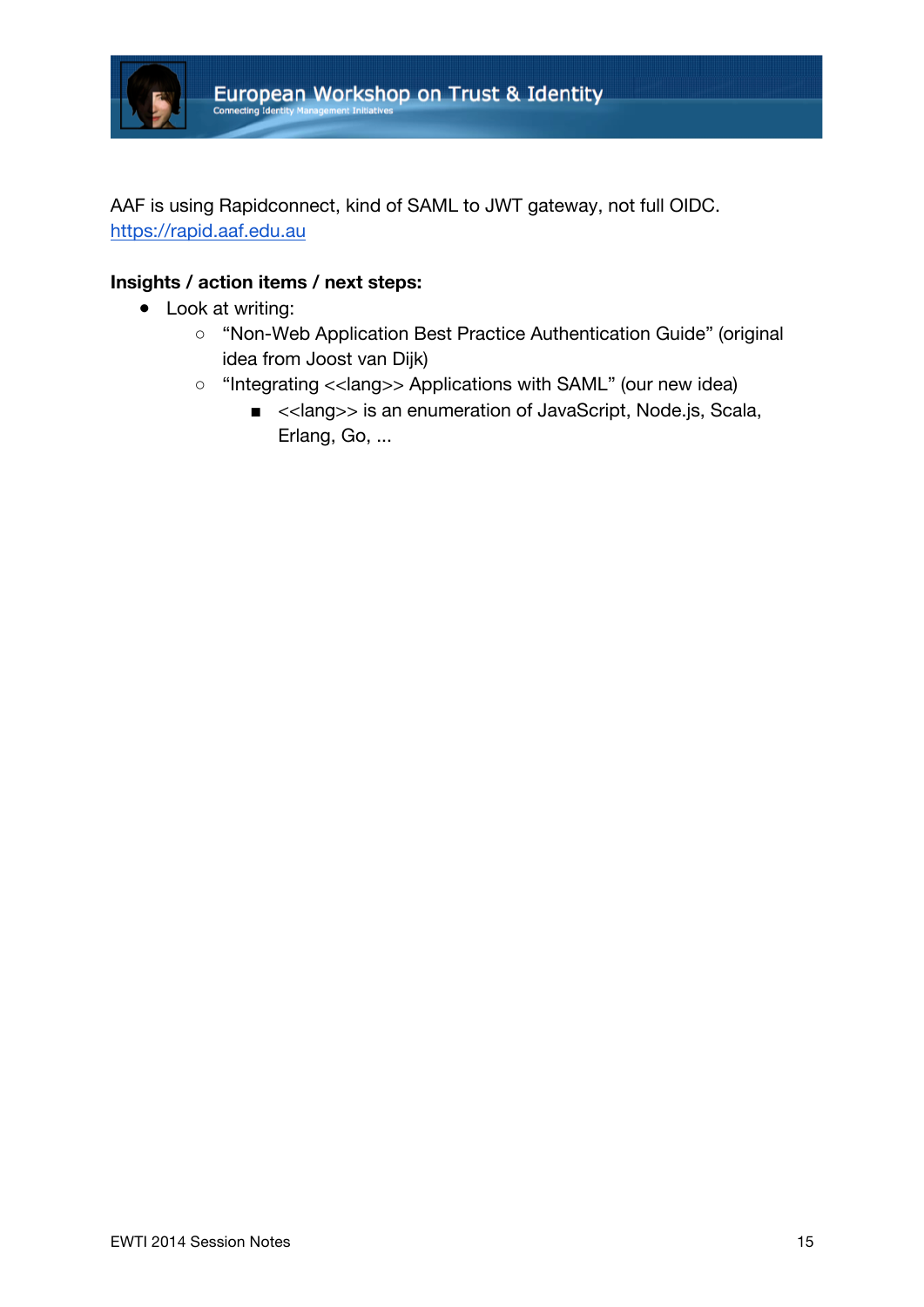

## **8** Introduction to XDI (eXtensible Data Interchange)

**Convener**: Markus Sabadello, André Martins **Main scribe**: Markus Sabadello **Additional scribes**: : **# of attendees**: 7

### **Main issues discussed**:

We gave a quick introduction of the XDI data model and architecture, which is conceptually similar to RDF and other semantic web technologies, but also has a few unique features.

We had a quick look at the historical evolution of XDI, the level of adoption, and current efforts to advance the technology.

We discussed the distributed nature of graphs, where every XDI address can potentially be a reference to additional XDI graphs in different network locations. We discussed the role of registries and discovery. XDI graph servers are distributed, but a centralized registry may be a problem.

We had two quick demos:

1. Using a web browser, creating a permanent "data connection" between an individual's "personal cloud" and a business, and

2. A browser plugin which is like "Twitter for data", which allows individuals and organizations to "follow" each other

### **Insights / action items / next steps:**

If interested, look at the homepage of the XDI2 open source project (http://xdi2.org), and try the "XDI Ninja!" browser plugin (http://xdi.ninja/)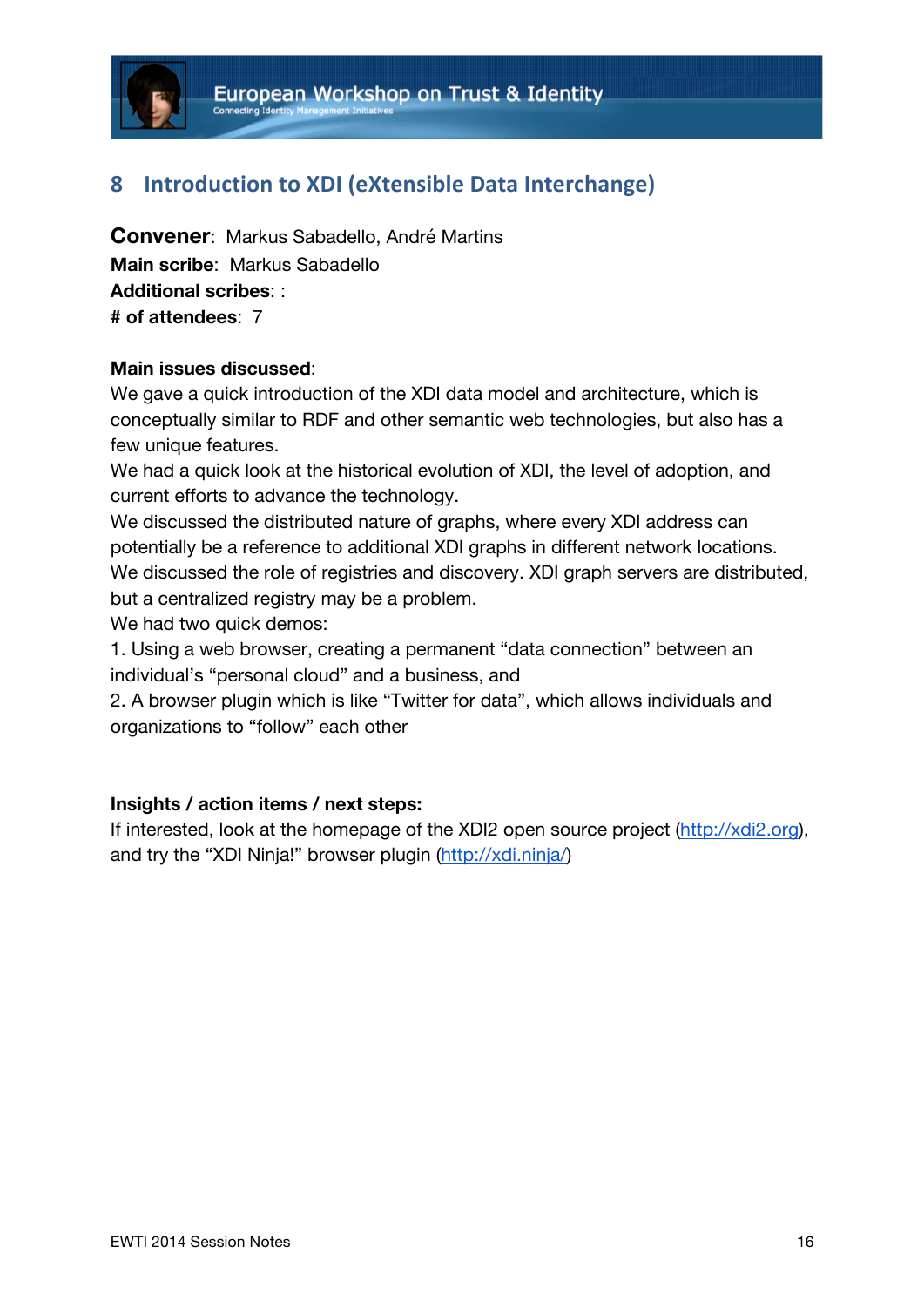

# **9** SAML/OIDS Metadata IOP | Dynamic Metadata Exchange **(GNTB)**

**Convener**: Rainer, Daniela **Main scribe**: Rainer **Additional scribes**: : please help **# of attendees**: 12

### **Main issues discussed**:

Roland: Usually in OIDC a RP (=SP) will register at the IDP with name and callback URL. But there is a dynamic registration as well. An implicit concept is that domain validation can be leveraged with Webfinger. MDX or signed metadata could be used to provide signed information, but there is no profile on that currently available. Géant Trust Broker is a kind of extended discovery service. Requires good data metadata, otherwise

Pieter: The federation requires contractual trust, domain validated data is not replacing this.

Roland: In the previous session we were talking about VOs defining entity categories. (VOs scaling from 10 to 100k of persons). OIDC has the notion of aggregated and distributed information, as opposed to centralized SAML metadata. The OIDC provider would only sign the essential items.

GNTB tries to leverage the user's trust into the SP to get the IDP tp release data. People have reservations that IDPS would release attributes based on that data. The question is who do you trust. The federations are not something the IDPs really trust. Therefore, the R&S category is not trusted either. Rather the research organizations are trusted, more like a WoT. Even within DFN attribute release is difficult, only on bilateral basis.

GNTB is helping the user at the point of IdP discovery. This could be solved as a service outside metadata, by users vouching for an SP, with a certain mass supporting a decision at the IDP to federate and release attributes. SURFnet is already supporting such a business process for their federation. But this is easier in a H+S federation.

### **Insights / action items / next steps:**

SAML has good support for enabling trust, OIDC has not yet defined this.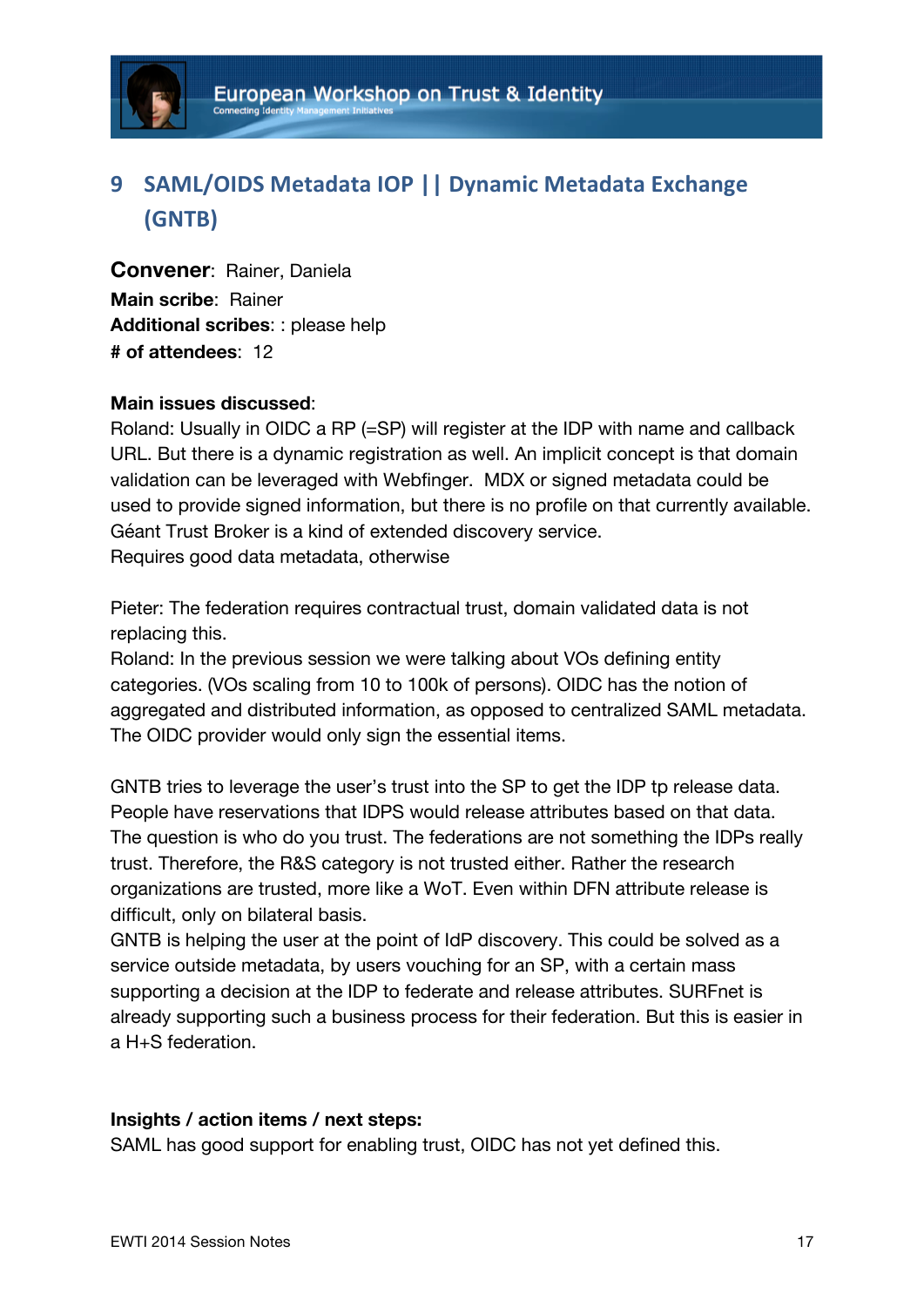# **10 FIDO and something about 2 factor**

Slides can be downloaded here.

**Convener**: Tom **Main scribe**: **# of attendees**: 20

## **Main issues discussed**:

U2F Protocol (Universal Second Factor) - no client software - but software needs to be incorporated into the client. i.e. Chrome has support. Anti-Phishing: Would be interesting to understand how this happens. https://developers.yubico.com/U2F ← Client for C, Java, Python, PHP. http://fidoalliance.org/adoption/fido-ready/ A cheaper alternative is http://www.buysecuritykey.com/ and supports U2F.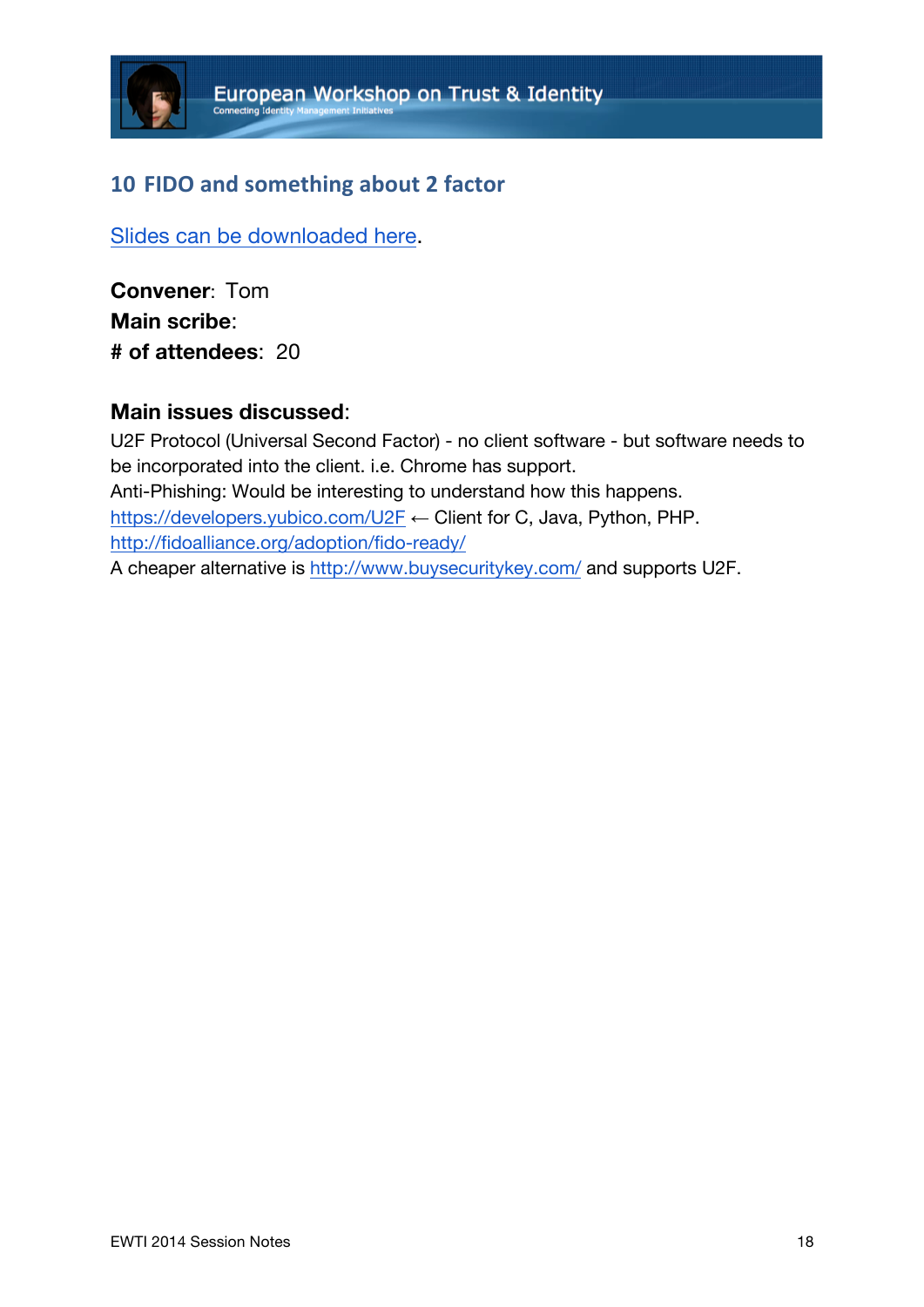# **11 Delivering LoA using SAML AA/LoA/provenance on attribute level**

**Convener**: NIels **Main scribe**: Manne **# of attendees**: 18

### **Main issues discussed**:

Why do we not use eduPersonAssurance?

- The discussion on vectors of trust addressing questions Wolfgang has in mind
- Vector of trust idea does not mean giving one numerical value for trust; it can also mean sending all the different trust vectors for the user to be decided

How to query additional (assurance) information from a Virtual Organization?

- missed a bit this discussion...

Attribute provenance or the LoA of particular attributes

- How to get LoA of a single attribute? In LDAP there's a technical solution (attribute option) e.g. givenName; lang-en: Paul, givenName; loa-1: Niels. This solution would work for trust vector information; how to express this in SAML
- How to ship LoA info simply without inventing something new? Shibboleth or simpleSAMLphp would implement new inventions fast, some commercial vendors would be slow
- Elixir use case: 2 mechanisms for vouching a persons LoA a) admin selects b) five people vouch for a person to be member
- LoA is not only about the technical solution to express LoA it also brings a burden for the data management that comes with a price
- eduid.se expresses authentication context content class which is a different case (binary)
- STORK has mandatory LoA, but it doesn't mandate minimum level of LoA
- in eduID the person's name is self asserted
- Should not mix Provenance and Level of Assurance; especially the word "Level" causes misinterpretations; Provenance seems to be more viable approach
- TERENA meeting in Belgrad came up with well thought of attributes; these minutes will be posted to the REFEEDS list and addressed tomorrow 4.12.

### **Insights / action items / next steps:**

- Detailed use cases is the way forward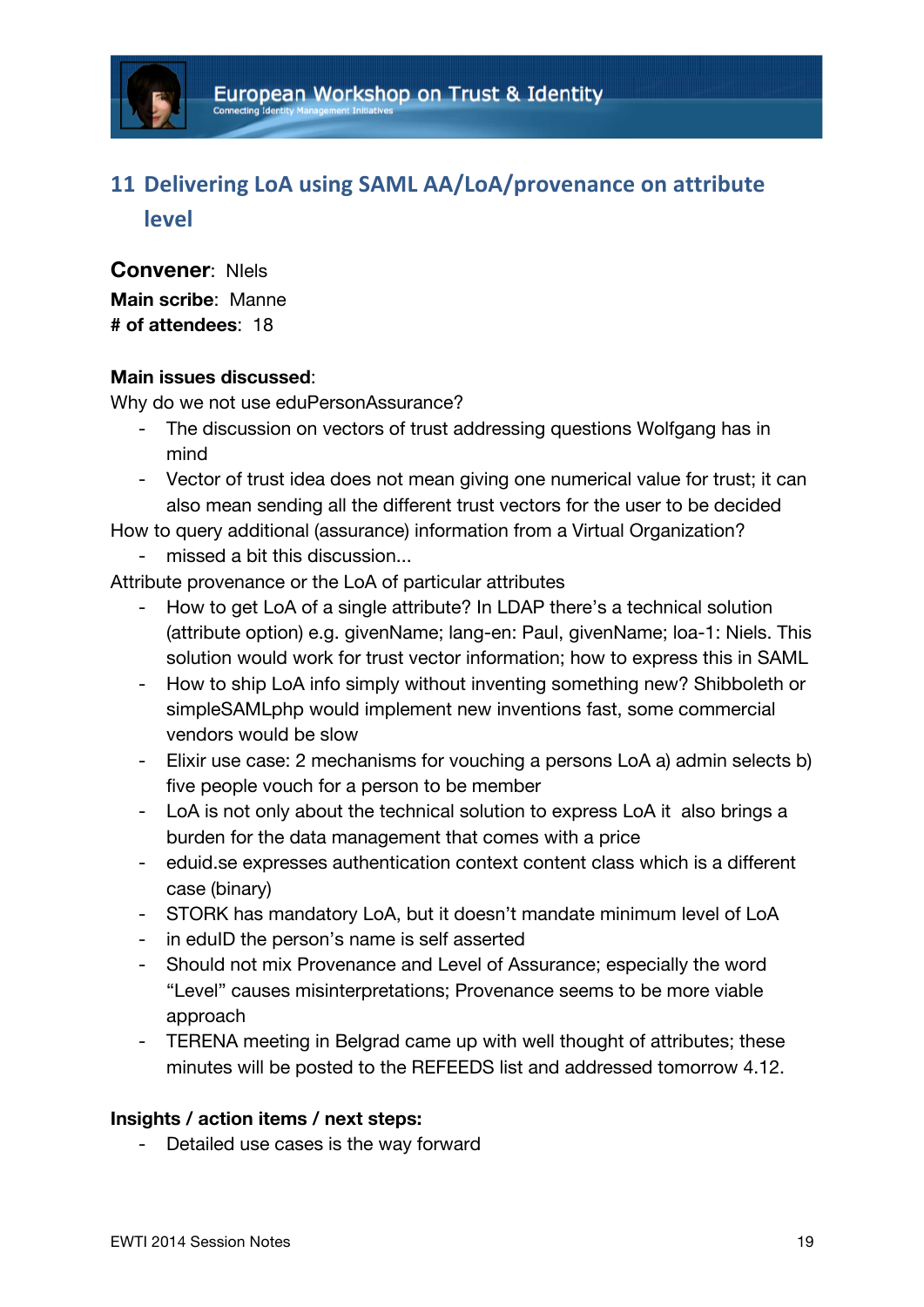

# 12 **SAML** and/or OIDC / Multi Stakeholder Trust Building in OIDC **"Federations"**

**Convener**: Niels van Dijk, Roland Hedberg **Main scribe**: Pieter van der Meulen **# of attendees**: 10

### **Main issues discussed**:

How do SAML federations currently handle metadata?

- They keep a "telephone book" with all SPs and IdPs in their federations. The list is signed by the federation operator and contains all identifying information (names, keys, endpoint addresses).
- This can become big in big federations like e.g. eduGAIN. New is a MDX, a query service for dynamically querying metadata

How does this work in OpenID connect?

- Webfinger is used dynamically for discovery. RP finds OP by webfinger address (user@domain)
- Configuration downloaded from OP (==IdP in SAML) by RP (==SP in SAML) in an unsigned JSON document
- There is no third party to provide trust in this setup

How to add trust to the OpenID connect setup?:

- 1) RP finds OP
- Use secure DNS (webfinger published in DNS)
- Add a third party a signature to the configuration data. The third party used JWS (signed JSON web token) to sign (part of) the JSON data.
- This way is within the way the standard currently works.
- Needs implementation by RP & OP. This is not currently there
- Mobile operators GSMA has a working group working on such a solution
- 2) RP registered at OP
- Trust in current standard solution relies on data received from SSL. Messages are / cannot be signed with key derived from trust.
- RP registered at OP (OAuth). It can use a secret to prove who it is.
	- Can't run on mobile device (same with SAML SP)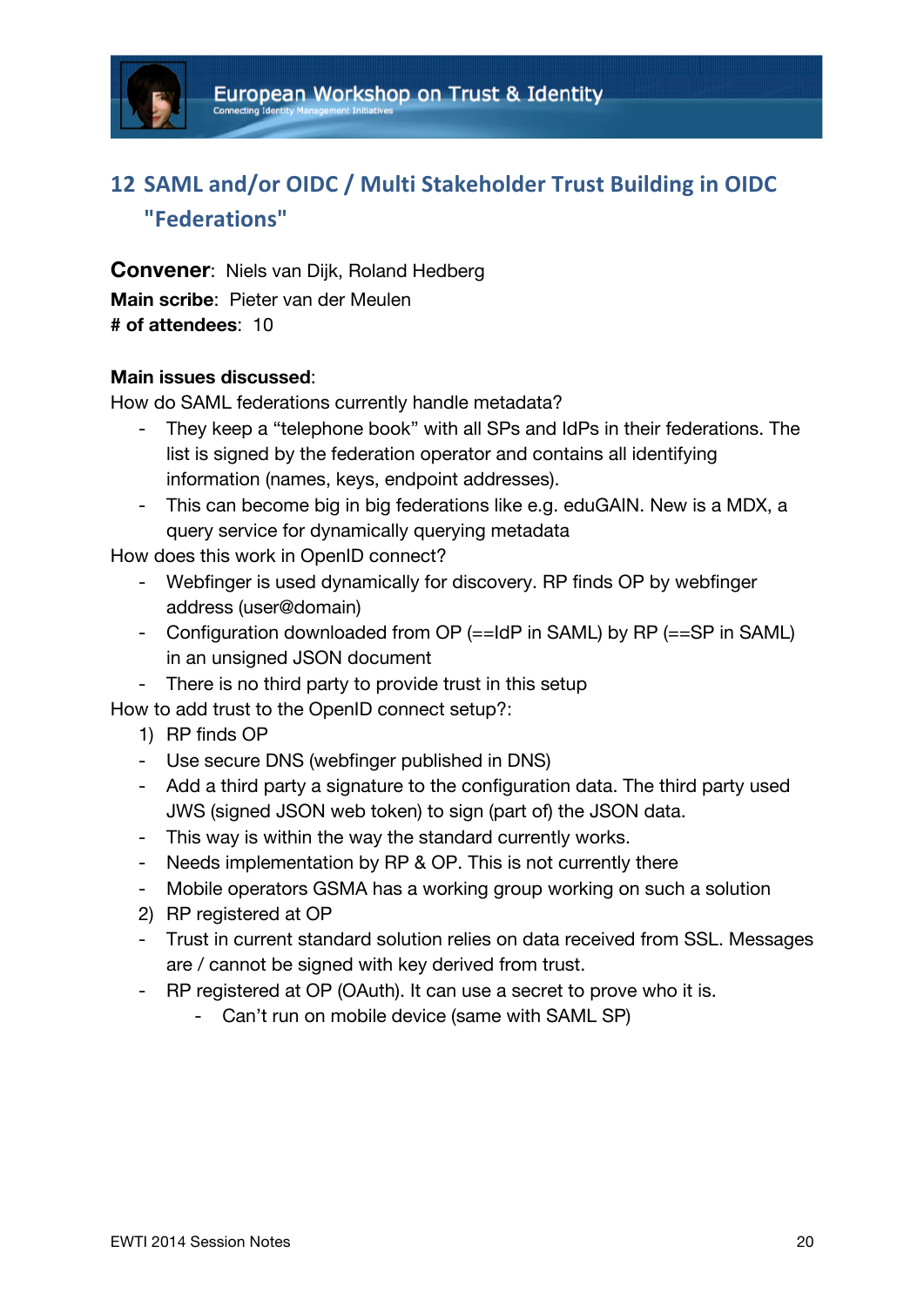# 13 Dashboard and portal for IdP and/or end users

**Convener**: Femke Morsch **Main scribe**: **# of attendees**: 12

#### **Main issues discussed**:

- What should you show to end users? Keep it simple Support information (also add telephone number) Live Availability of the SP
- How do you get rich information from Service Providers? Metadata would be helpful for this, but where do you draw the line? Logo,

description, support, license info, screenshots?

● Use the advantages you have as a hub and spoke - show which SPs are available for end users of a certain IdP. Make it possible for end users to log in if they want to.

|                                                                 | <b>SURF CONEXT Dashboard</b>                       |                |                                   |              | Welcome, dashboard_admin = | <b>EN</b>                    | NL - | Help<br>Logout |
|-----------------------------------------------------------------|----------------------------------------------------|----------------|-----------------------------------|--------------|----------------------------|------------------------------|------|----------------|
| <b>Services</b>                                                 | <b>Notifications</b>                               | <b>History</b> | <b>Statistics</b>                 | My institute |                            |                              |      |                |
| <b>Filters</b>                                                  |                                                    |                | Q Filter by name                  |              |                            |                              |      |                |
| <b>Connection active</b><br>□ Yes<br>$\Box$ No                  |                                                    |                | Service -                         |              | License $\Leftrightarrow$  | Connection $\Leftrightarrow$ |      |                |
| License                                                         |                                                    |                | 00 Shib SP                        |              | <b>No</b>                  | Yes                          |      |                |
| □ Yes<br>$\Box$ No                                              |                                                    |                | <b>AAP Noot Mies</b>              |              | <b>Unknown</b>             | Yes                          |      |                |
| <b>□ Unknown</b><br><b>Data location</b><br>Europe<br>$\Box$ NL |                                                    |                | Apis authorization server (test)  |              | Unknown                    | Yes                          |      |                |
|                                                                 |                                                    |                | <b>Bandwidth On Demand   Test</b> |              | <b>Unknown</b>             | Yes                          |      |                |
| No Storage<br>$\Box$ USA                                        |                                                    |                | <b>Beedrive</b>                   |              | <b>Unknown</b>             | Yes                          |      |                |
|                                                                 | https://dashboard.test.surfconext.pl/notifications |                |                                   |              |                            |                              |      |                |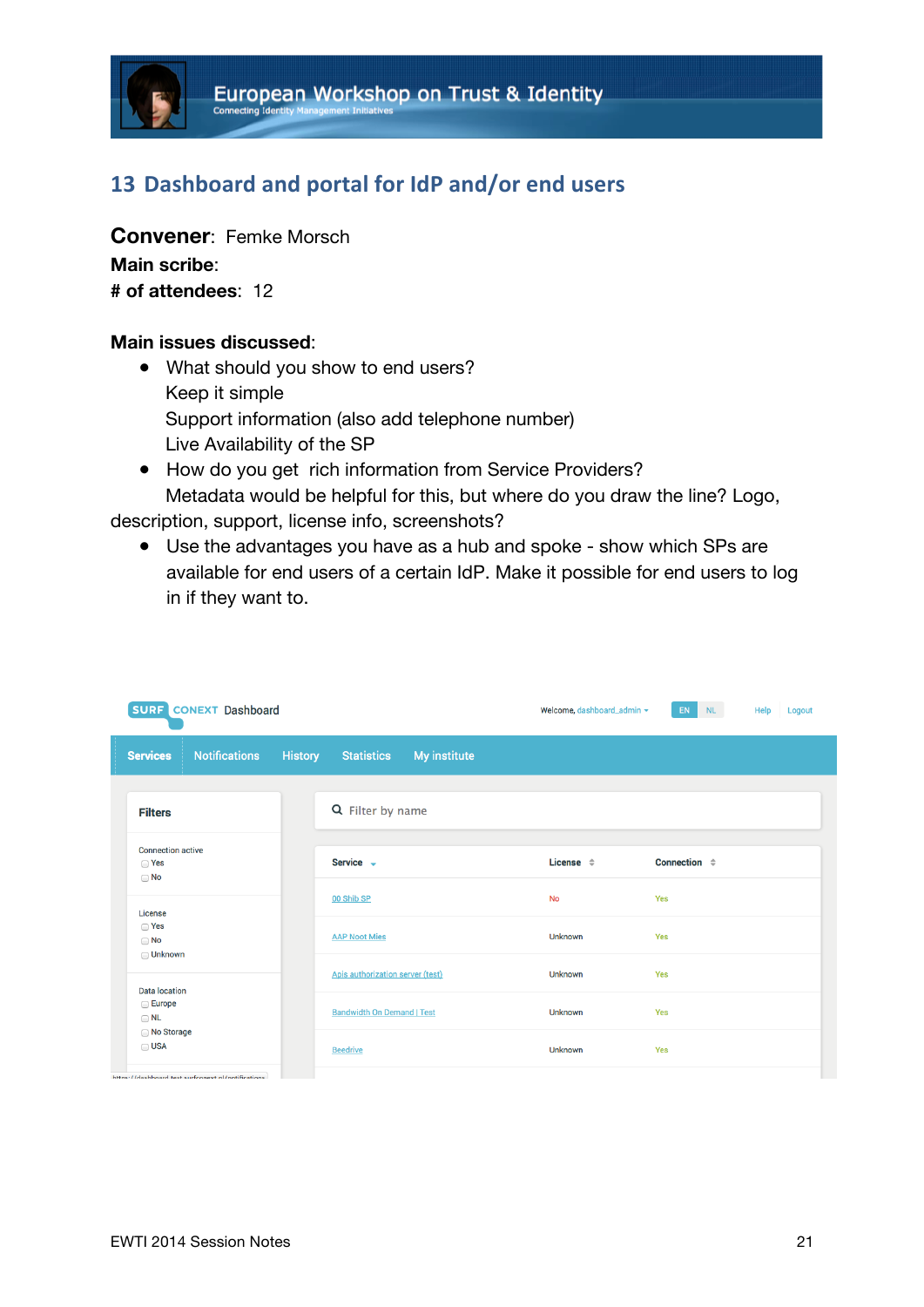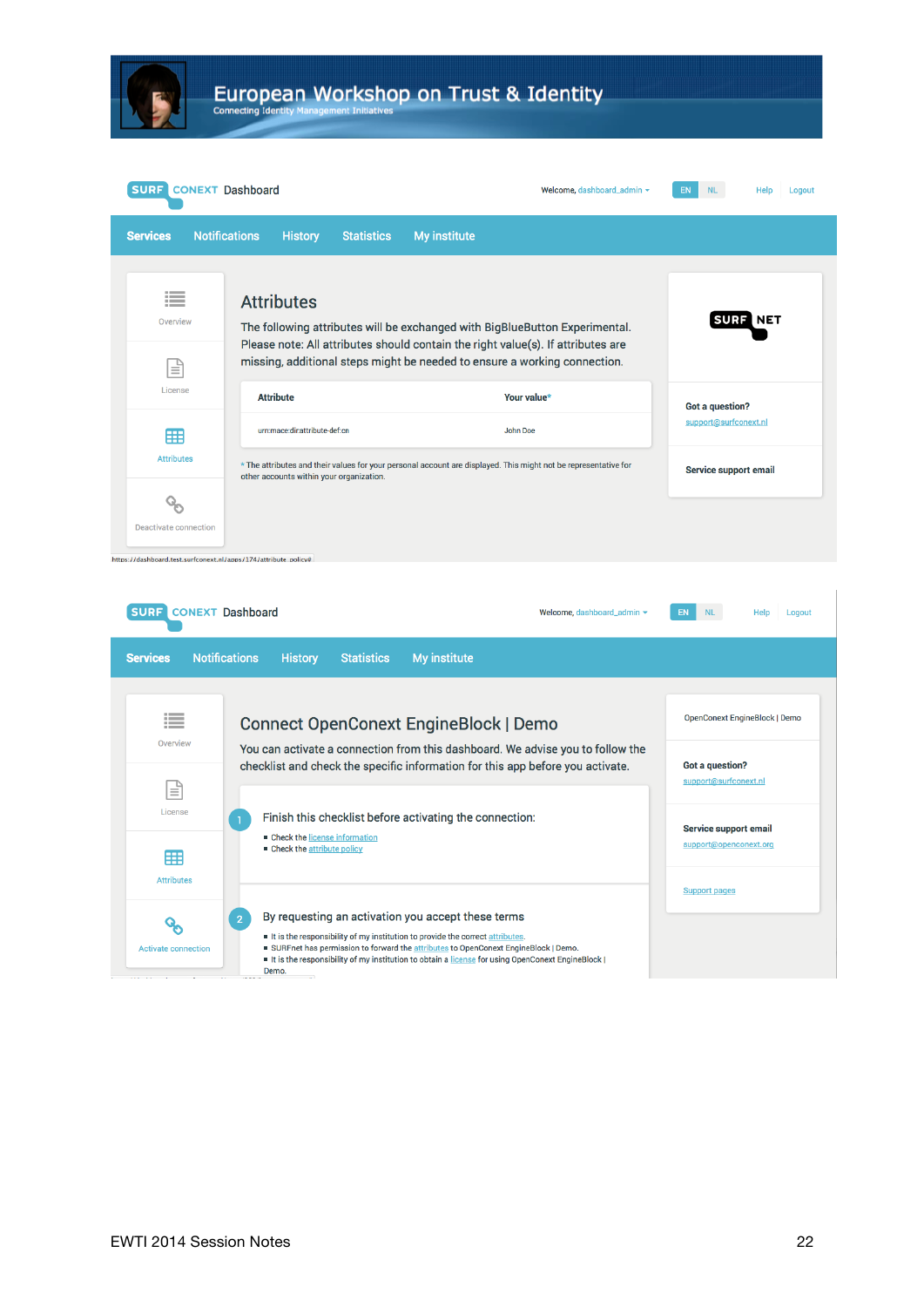## **14 Delivering LoA using SAML AA**

# LoA/Provenance on Attribute level

**Convener**: NIels **Main scribe**: Manne **# of attendees**: 18

#### **Main issues discussed**:

Why do we not use eduPersonAssurance?

- The discussion on vectors of trust addressing questions Wolfgang has in mind
- Vector of trust idea does not mean giving one numerical value for trust; it can also mean sending all the different trust vectors for the user to be decided

How to query additional (assurance) information from a Virtual Organization? - missed a bit this discussion...

Attribute provenance or the LoA of particular attributes

- How to get LoA of a single attribute? In LDAP there's a technical solution (attribute option) e.g. givenName; lang-en: Paul, givenName; loa-1: Niels. This solution would work for trust vector information; how to express this in SAML
- How to ship LoA info simply without inventing something new? Shibboleth or simpleSAMLphp would implement new inventions fast, some commercial vendors would be slow
- Elixir use case: 2 mechanisms for vouching a persons LoA a) admin selects b) five people vouch for a person to be member
- LoA is not only about the technical solution to express LoA it also brings a burden for the data management that comes with a price
- eduid.se expresses authentication context content class which is a different case (binary)
- STORK has mandatory LoA, but it doesn't mandate minimum level of LoA
- in eduID the person's name is self asserted
- Should not mix Provenance and Level of Assurance; especially the word "Level" causes misinterpretations; Provenance seems to be more viable approach
- TERENA meeting in Belgrade came up with well thought of attributes; these minutes will be posted to the REFEEDS list and addressed tomorrow 4.12.

#### **Insights / action items / next steps:**

- Detailed use cases is the way forward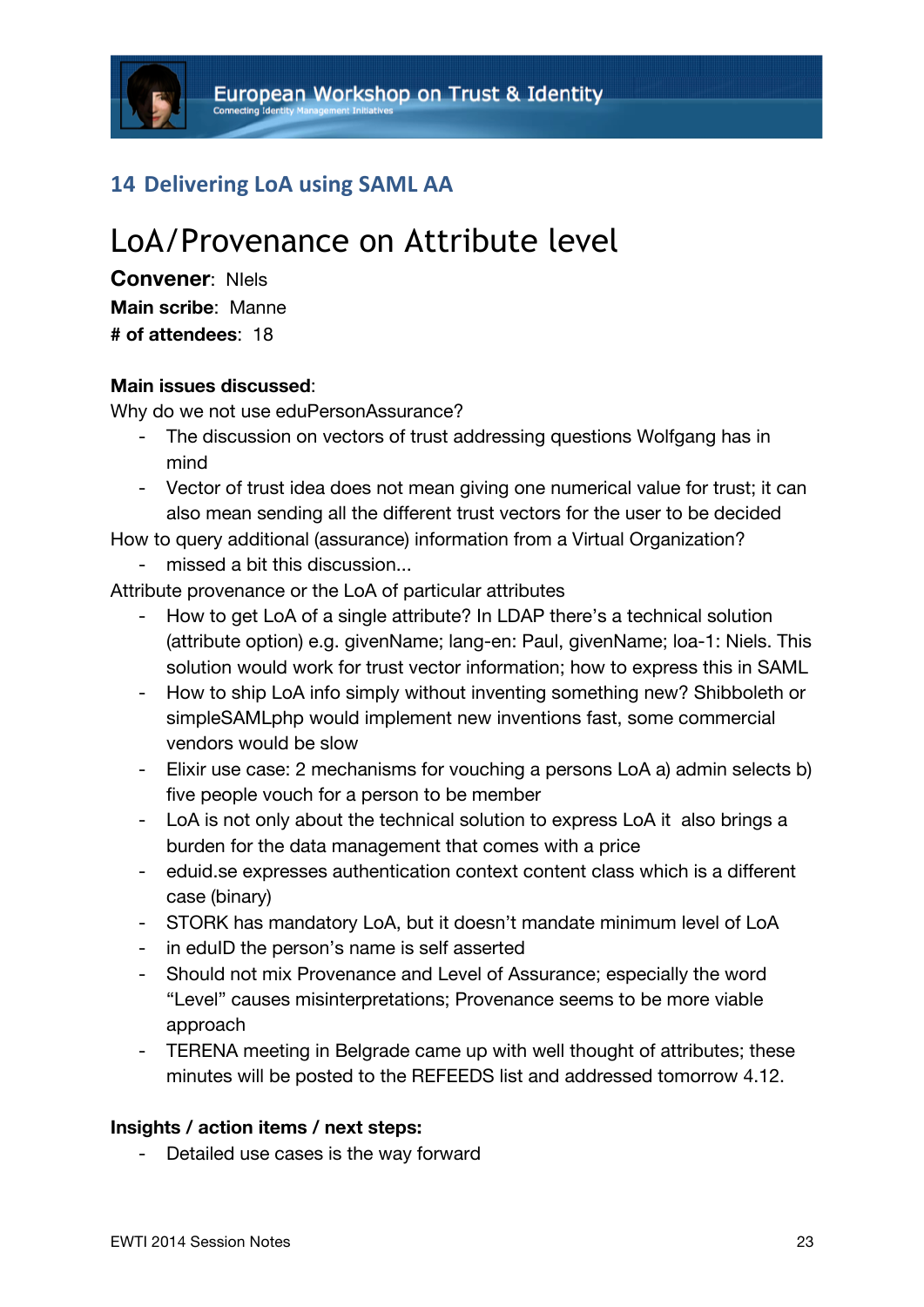

# **15 All the cool kids are using JavaScript frameworks and ignoring SAML…**

**Convener**: Brook Schofield **Main scribe**: Brook Schofield **Additional scribes**: Rainer **# of attendees**: 8 (Dominic, Thomas W., Leonhard, Andre, Scott, Rainer, Mads, Brook, Tommas, Roland, Thomas)

### **Main issues discussed**:

AT chamber of commerce (WKO) is using ADFS, internally not SAML, but WS-Fed. All the tutorials suggest storing passwords internal to the application. The tutorials might extend further to support something like OpenIDConnect (JWT). 160 identified users - so it is easy to

Bootstrap methods for federated apps - SAML2 and OpenIDConnect - is often that you don't know the user.

Other environments my already know the user and therefore

What are the options?

- Provide SAML tutorials for their framework.
- ●

Three types of application:

- 4. Server Side Application (pages rendered on the server and sent to the server)
- 5. Rich JavaScript Application (everything in the browser)
- 6. Hybrid Application "protected" data from the server and a Rich JavaScript interface.

The problem with apps based on single-page frameworks is that the browsers collects a lot of state before a login is required. At that time it should be avoided to redirect to another page. iframes and popups are fraught with problems, like SOP and cannot share cookies with the initial frame. You might open a new window. There is a risk of losing these application's users if there is no solution for federation.

These frameworks are not dumb web browsers any more. They should do SAML ECP etc. Javascript could solve the discovery part.

How to make SAML work with your REST API? How to design a REST API to work with SAML?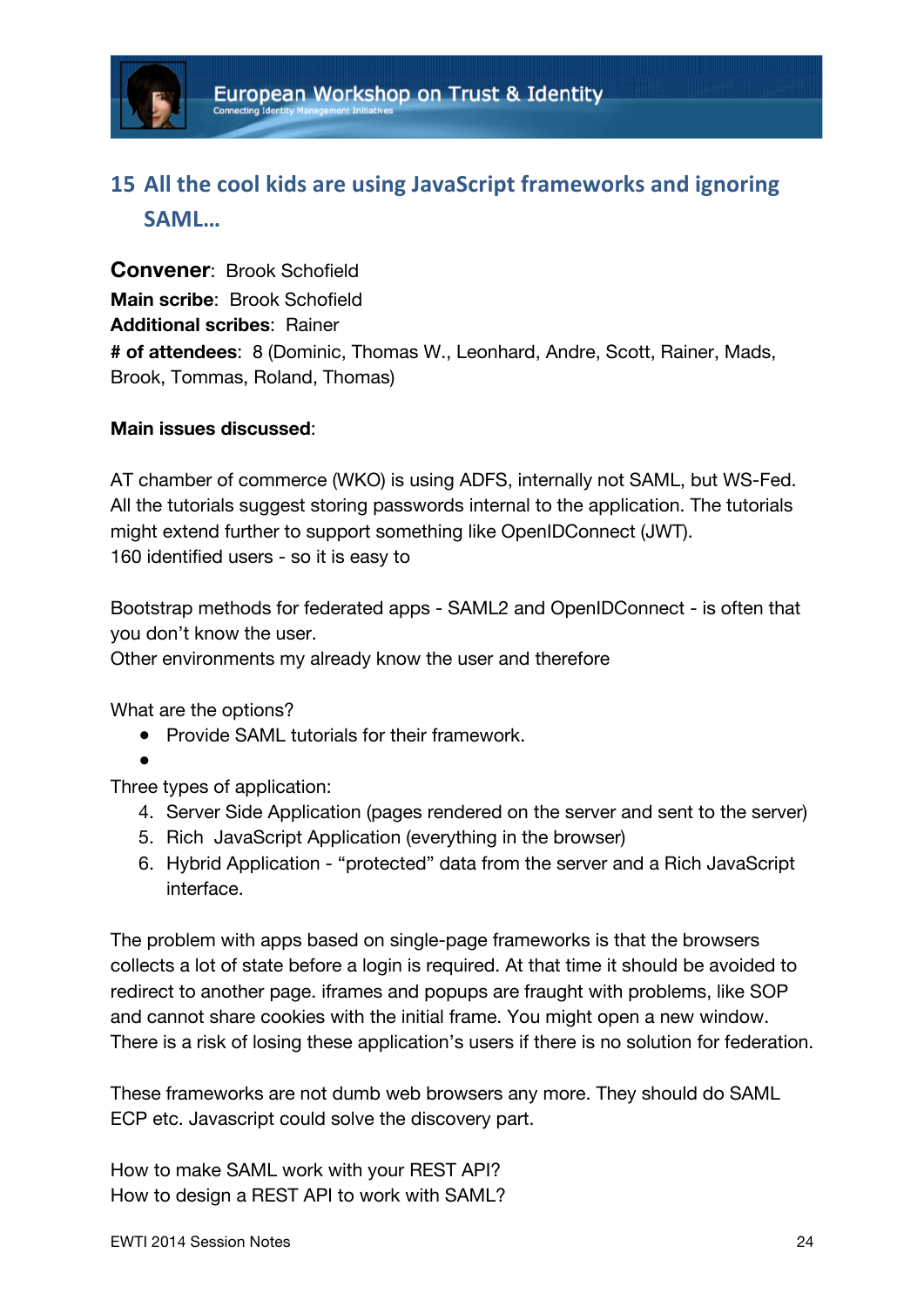

AAF is using Rapidconnect, kind of SAML to JWT gateway, not full OIDC. https://rapid.aaf.edu.au

### **Insights / action items / next steps:**

- Look at writing:
	- "Non-Web Application Best Practice Authentication Guide" (original idea from Joost van Dijk)
	- "Integrating <<lang>> Applications with SAML" (our new idea)
		- <<lang>> is an enumeration of JavaScript, Node.js, Scala, Erlang, Go, ...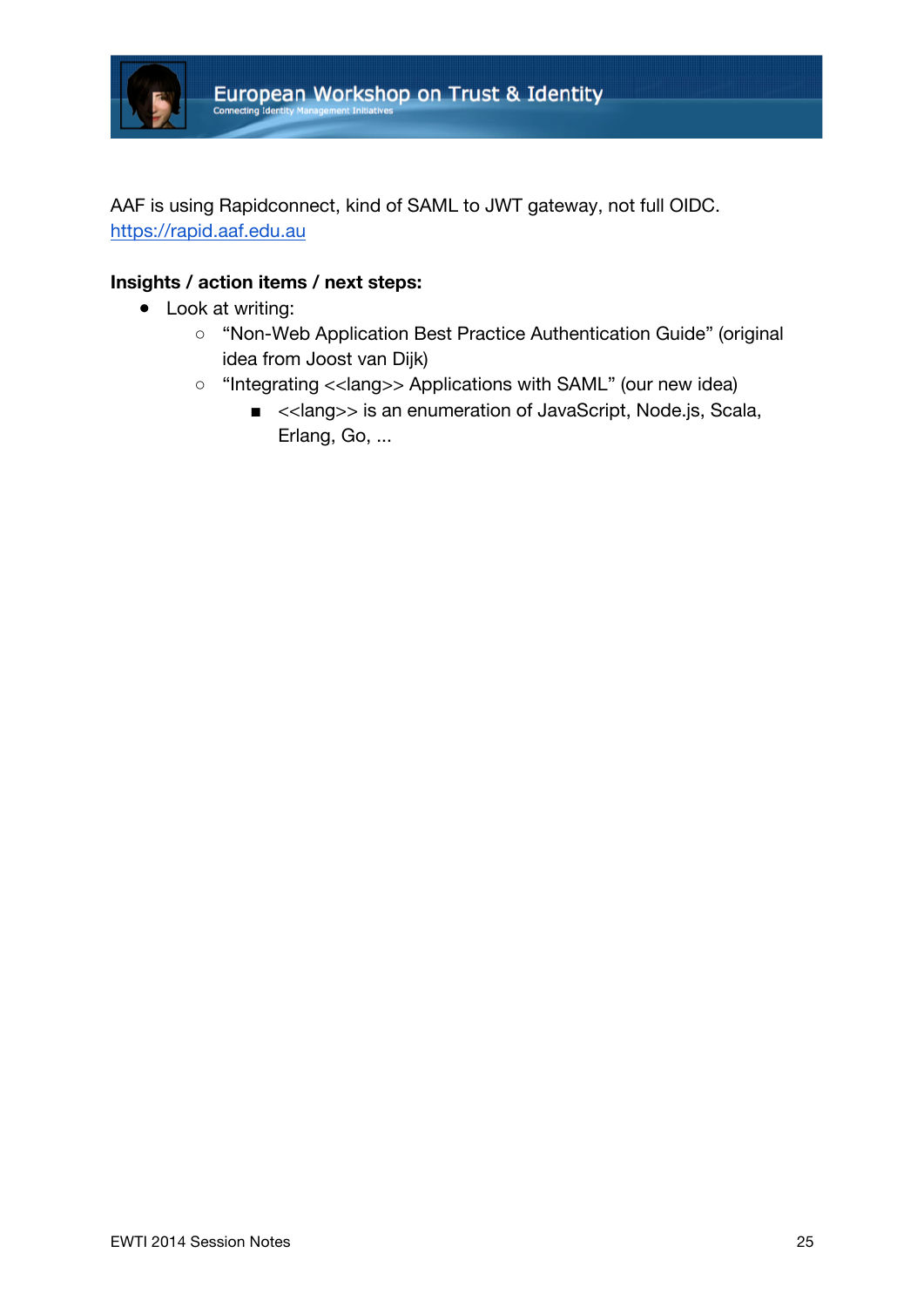## **16** Federations in Federations (cont)

**Convener**: Niels/Ann **Main scribe**: Niels/Ann **Additional scribes**: : **# of attendees**: 10

#### **Main issues discussed**:

Three tagging areas:

- 1. Community based tags for tailored policy spaces. Federation does due diligence about ownership of namespace.. These are curated by community organizations.
- 2. Gross categories of eduGAIN members to identify basic providers
- 3. Well-defined set of entity categories that are international and supported. These are curated by Federations and are defined by REFEDS.

Filters vs. entity categories-

- UK Access publish SPs by default aren't germane to eduGAIN, such as New Castle-specific SPs.
- Is this service relevant for an international audience?
- Could use Hide from Discovery. (more about "not intended to be used" as opposed to not relevant)
- If we're jus applying generic not-vetted labels, it could be very confusing regarding the intent behind the tags.

If we can get some base tagging adopted, we'll need tools to help the have-nots Shouldn't we get R&S going first and not distract ourselves from adding this new approach? Do community tags have enough value? Should we work from the top down (broad entity categories like R&S) AND bottom up (specific VO tags).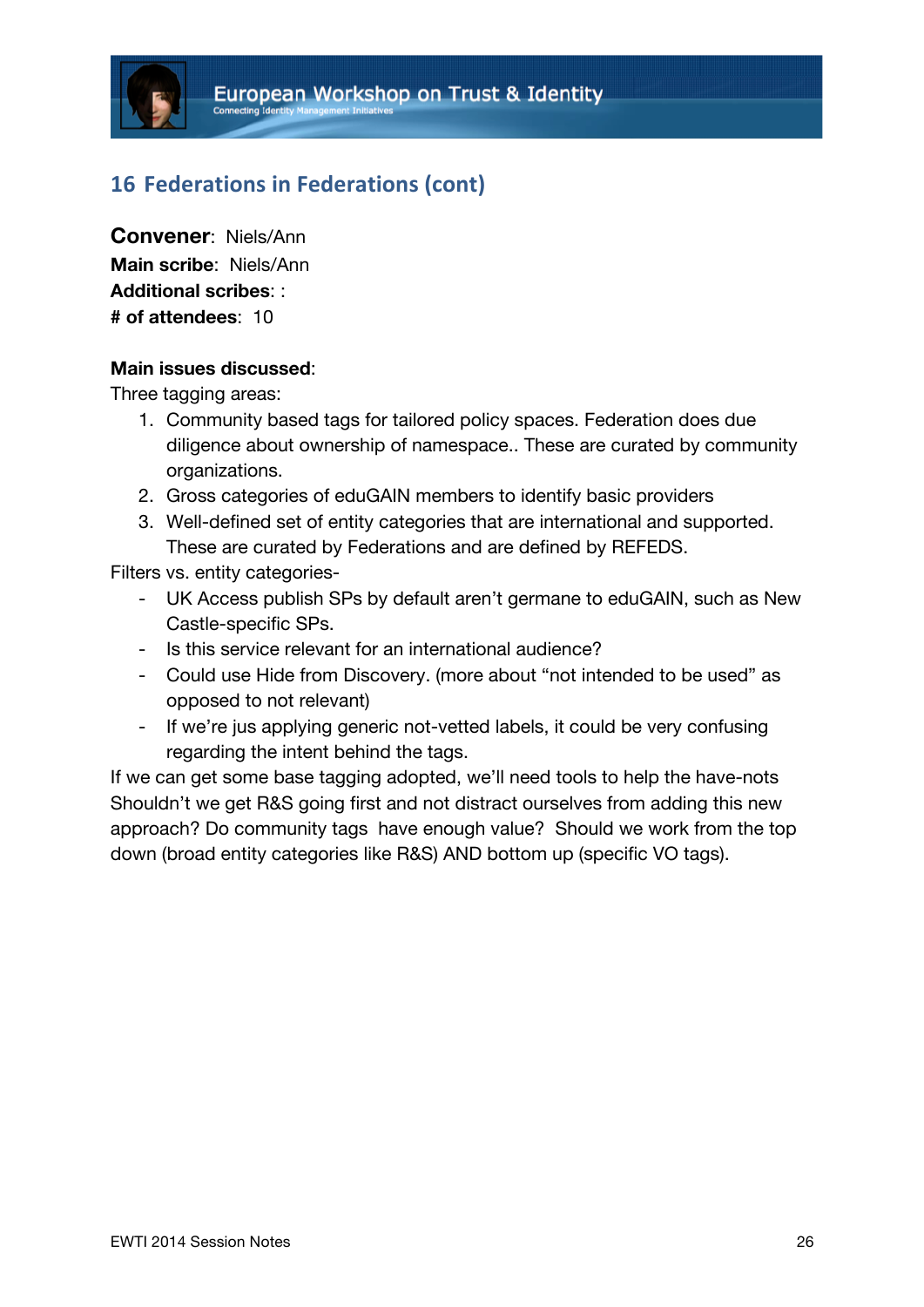## **17 How to provision users after SPML and SCIM?**

**Convener**: Rainer Hörbe **Main scribe**: self **Additional scribes**: Peter G. **# of attendees**: ca. 12

### **Main issues discussed**:

SPML did not have a lot of uptake, and SCIM has a fixed schema that is not supporting all use cases. What to do if an attribute set is already defined on the WebSSO channel, but one needs to do the same for upfront provisioning. Use cases: group management, de-provisioning

Peter Gietz: implemented a solution based on SPML, Now often just using RA-part of the big SPML engine and do custom provisioning without SPML documents. SPML still Good for big environments, stable, functional. We had proposed a SPML to SCIM gateway, but did not found an implementation so far.

Evolveum has been developing enterprise provisioning solutions. This is a custom environment, customization is possible, standards are less important. SPML is missing the standard schema, there are no profiles. (DAASI is using DSML with LDAP schema standards). SCIM is better because it has a standard schema. Atos has a product for health care market, using HL7 (provisioning in Health sector) with standardized schema for patient context. Could be reused in other spheres

The UK identity assurance program has the minimum data set.

"Lets revive SPML since it uses compatible schema"

DAASI has an extension to SPML to locate data if an identity changed in the target. Another extension is to bulk upload it from scratch

But still SPML is complex.(just as SAML is) and SCIM might be to simple (just as OpenID Connect).

Messaging: SOAP or new standard wrapping SAML Attribute statements in a lightweight protocol.

Messaging is complex but needed

GRnet is running a central European messaging system. Client is initiator of the request and has possibility to cast and to retry.

How to provision clouds from multiple IdPs?.

GÉANT bus (Diego Lopez)

Greek solution is sort of based on these ideas.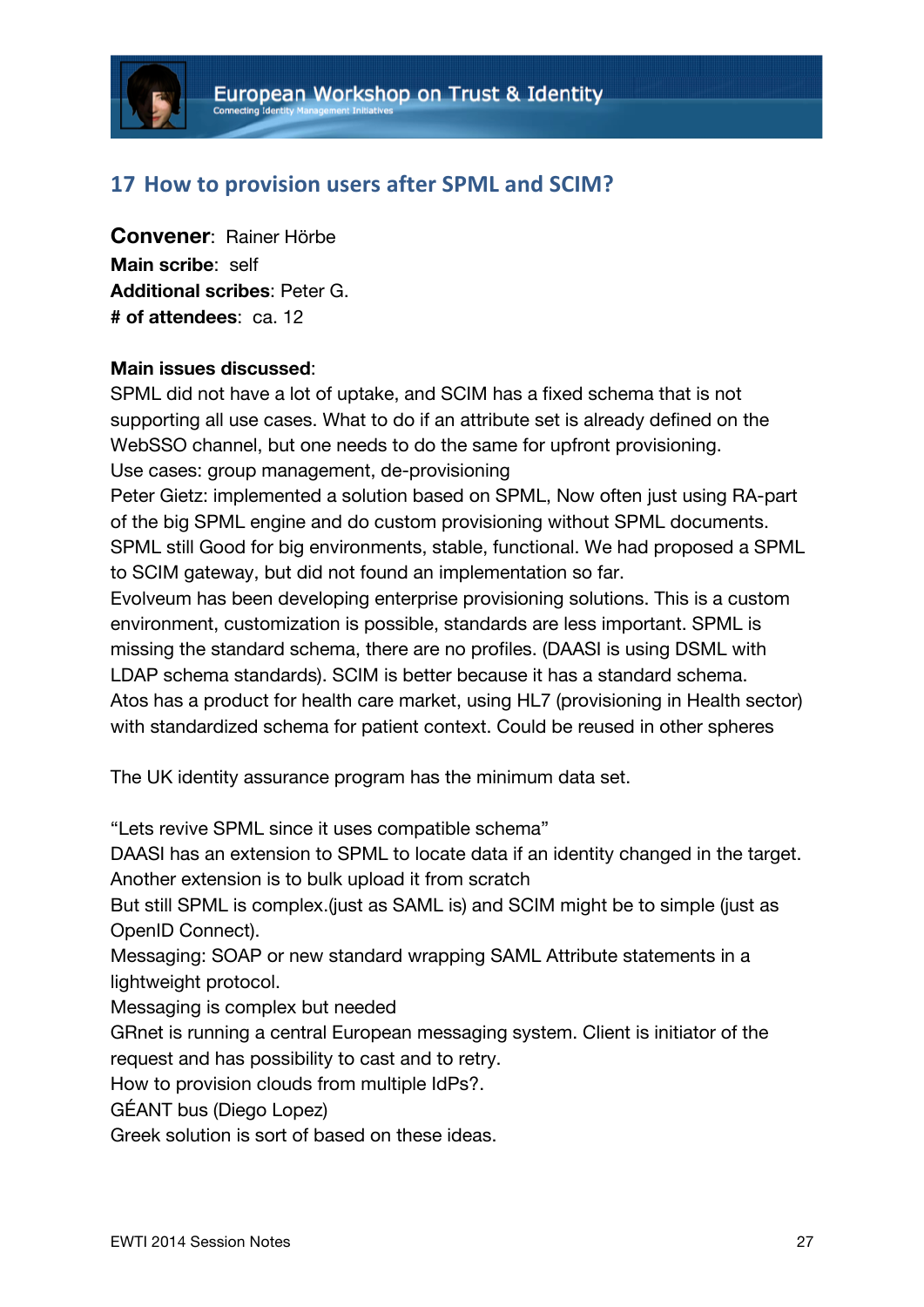

Using messaging infrastructure. Some issues are between connecting clients to messaging server - needs local queuing. I a very widely distributed infrastructure it is difficult to synchronize interfaces - wrap it with library.

## **Insights / action items / next steps:**

Complementary discussion in session 10/D "Long-term consistency & deprovisioning in SAML & OIDC"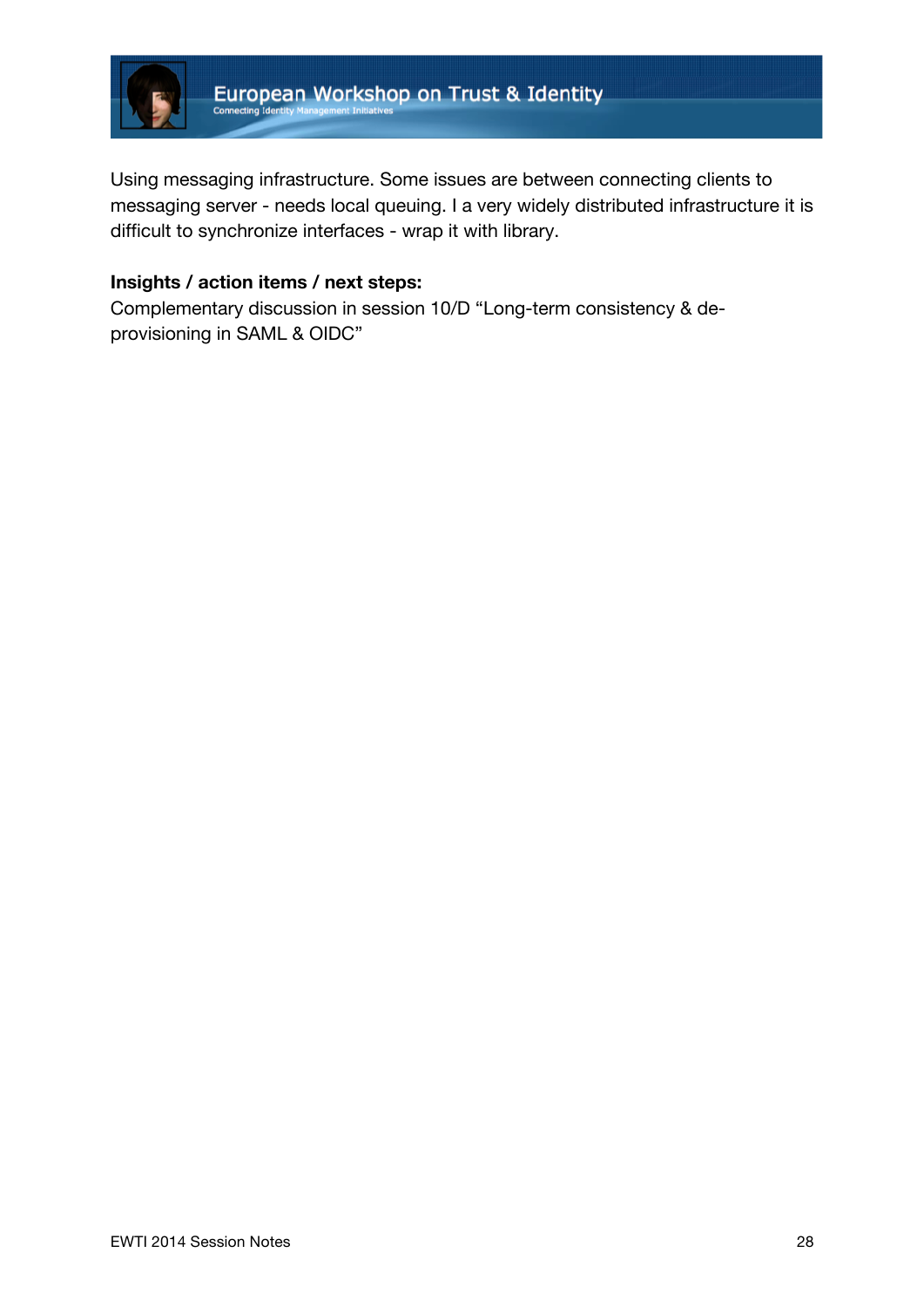

# 18 Scalability, security, availability of services when you are not **Google/Amazon**

**Convener**: Pieter van der Meulen (SURFnet) **Main scribe**: Markus Sabadello **# of attendees**: 15

### **Main issues discussed**:

Hard to build high availability, scalable, reliable systems.

1. In a few years everybody will use amazon-style cloud services?

Jurisdiction, privacy issues?

2. If there was a local, national "google data center", would you use it?

No guarantee where data will be stored?

E.g. in czech republic, must have private data in "cesnet" or at universities

3. If there was a Czech cloud service company "like" amazon/google, would you use it?

Probably not, would still want to keep data locally

4. Big problem: distributed, redundant databases

How to keep data consistent across different data centers?

Just "assume" that our data center will be fine?

Use VMWare virtual machines that can quickly replace each other.

5. UPS experience:

Two data centers 15-20km apart, still barely works with synchronous protocols. Not more.

6. Way forward?

Design our own Google-style data center?

Try to separate your application logic from data.

7. What are you trying to protect against?

Small failures, e.g. network lag, hard disk problems

Catastrophic failures, e.g. damage to data center

If you have multiple data centers, most failures actually come from the highavailability software itself.

Plan what is acceptable under what conditions (e.g. in the case of a big problem, session loss is OK, you just have to log in again)

8. Session management?

Use cookie-based load balancing, i.e. one user always interacts with the same server, "sticky" session is only kept there, not shared

9. Benchmarking

Run tests to actually find out what your scalability limitations are.

In SAML, the login itself is not very resource intensive.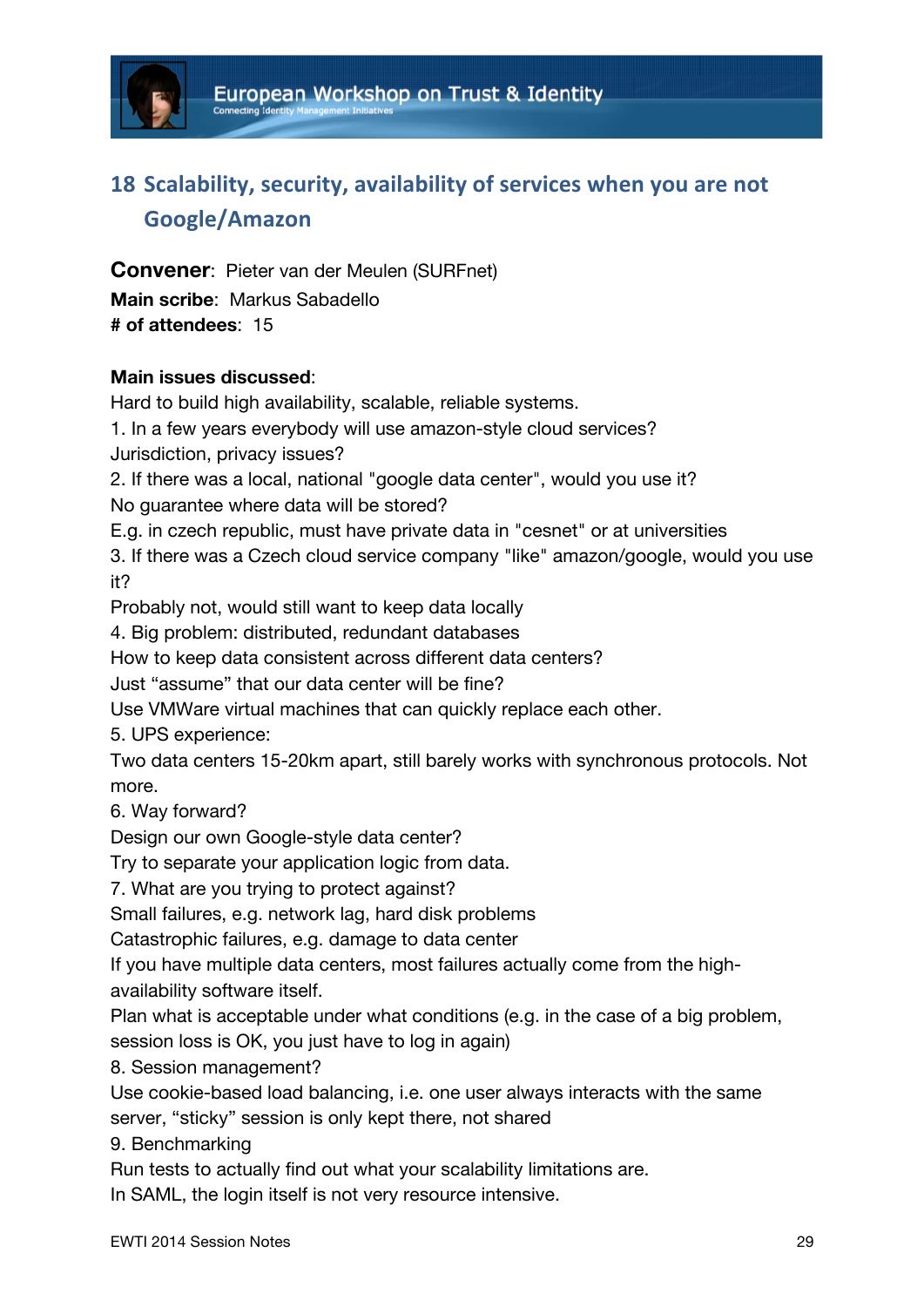

In SURFnet, can do a few hundred logins per second.

10. Deployment

SURFnet using ansible now, want to move to Docker.

In Docker, keep code separate from data.

Don't put SSH server in it.

Export the same ports for the same Docker container on every machine.

Don't modify Docker images, just use them, don't use ansible/scripts/etc. inside

your Docker image (=anti-pattern)

How to distribute your Docker images? E.g. use CoreOS

11. Database synchronization between data centers

E.g. MySQL replication with read-only slaves

NoSQL databases, e.g. MongoDB?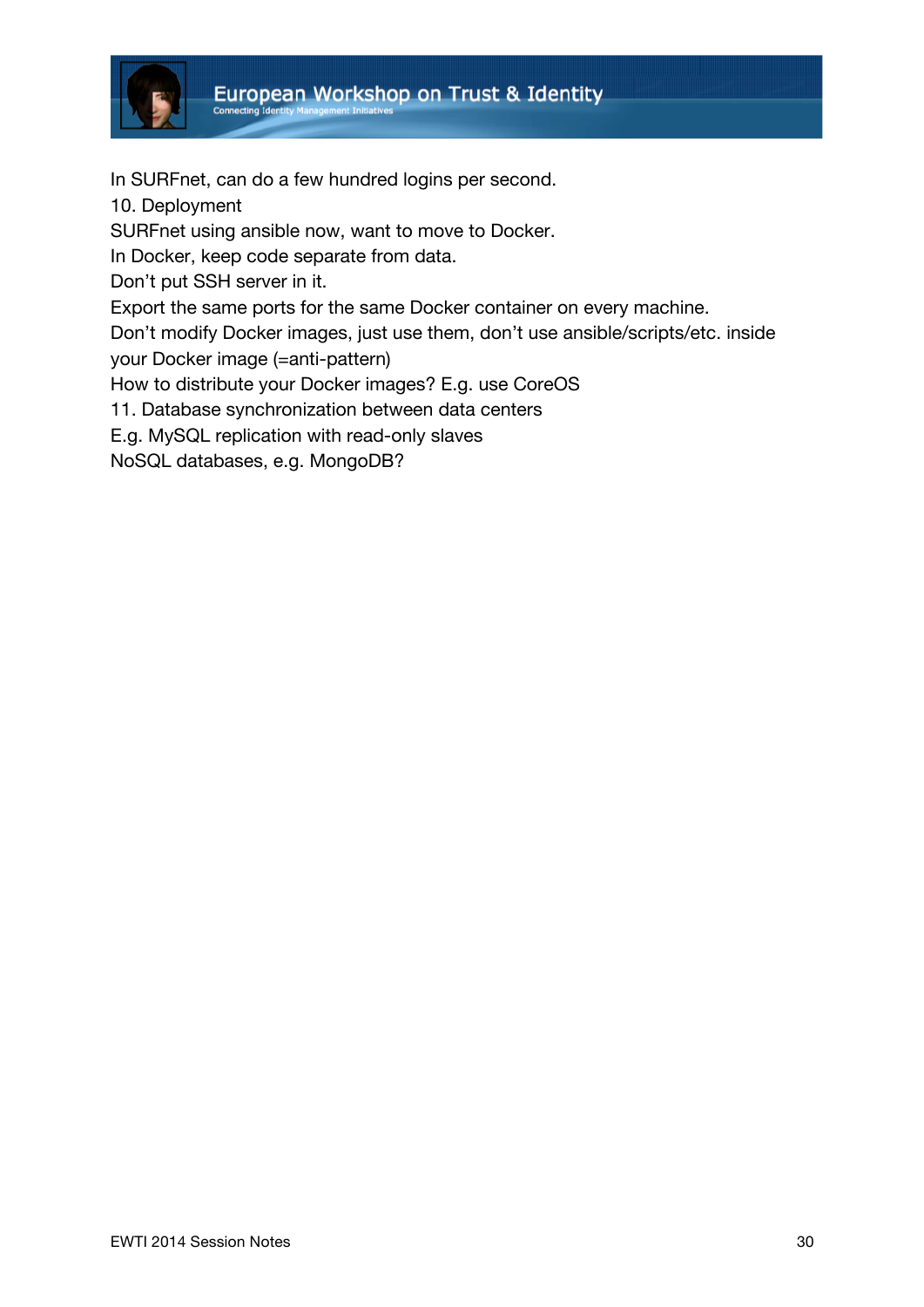# 19 letsencrypt.org for OV + EV certificates

(EV: extended validation, OV: organization validation) **Convener**: Brook Schofield **Main scribe**: Markus Sabadello **# of attendees**: 13

### **Main issues discussed**:

Mozilla, EFF, IdenTrust, etc. initiative info at http://letsencrypt.org/

For DOMAIN-validated certificates, probably with upsell model by IdenTrust https://www.identrustssl.com/

Deploy Python script on your webserver, solves hassles of getting low assurance certificate

Currently investigating within eduROAM/GÉANT to apply the same principles to a RADIUS/TLS (aka REDSEC) system.

Concerns that letsencrypt is only half of the steps, extra Apache configuration is needed for security, e.g. disable insecure ciphers

System admins might just run letsencrypt on the command line and think they're done (need to maintain your systems).

Experience: Lots of services have really bad certificate deployments (e.g. using SSLlabs to test)

Debian weak keys: Not updated in a long time - only because CAs check this - has the problem largely gone away.

If letsencrypt succeeds, is there a risk browser vendors may remove IdenTrust from their list of trusted CAs? No for Mozilla :-)

Why is OV/EV not used more? Problem is not price, but administrative burden Admin problems with renewal (what exactly did we do three years ago to make it work?)

SHA-1 is getting deprecated, Chrome may already display warnings In letsencrypt Github bug list, what are the main complaints?

https://groups.google.com/a/letsencrypt.org/forum/#!forum/client-dev & https://github.com/letsencrypt/lets-encrypt-preview

SPDY: Google's single stream HTTP protocol, didn't really take off, but may reemerge as HTTP 2 http://en.wikipedia.org/wiki/HTTP/2

Real soon: Move to Elliptic Curve certificates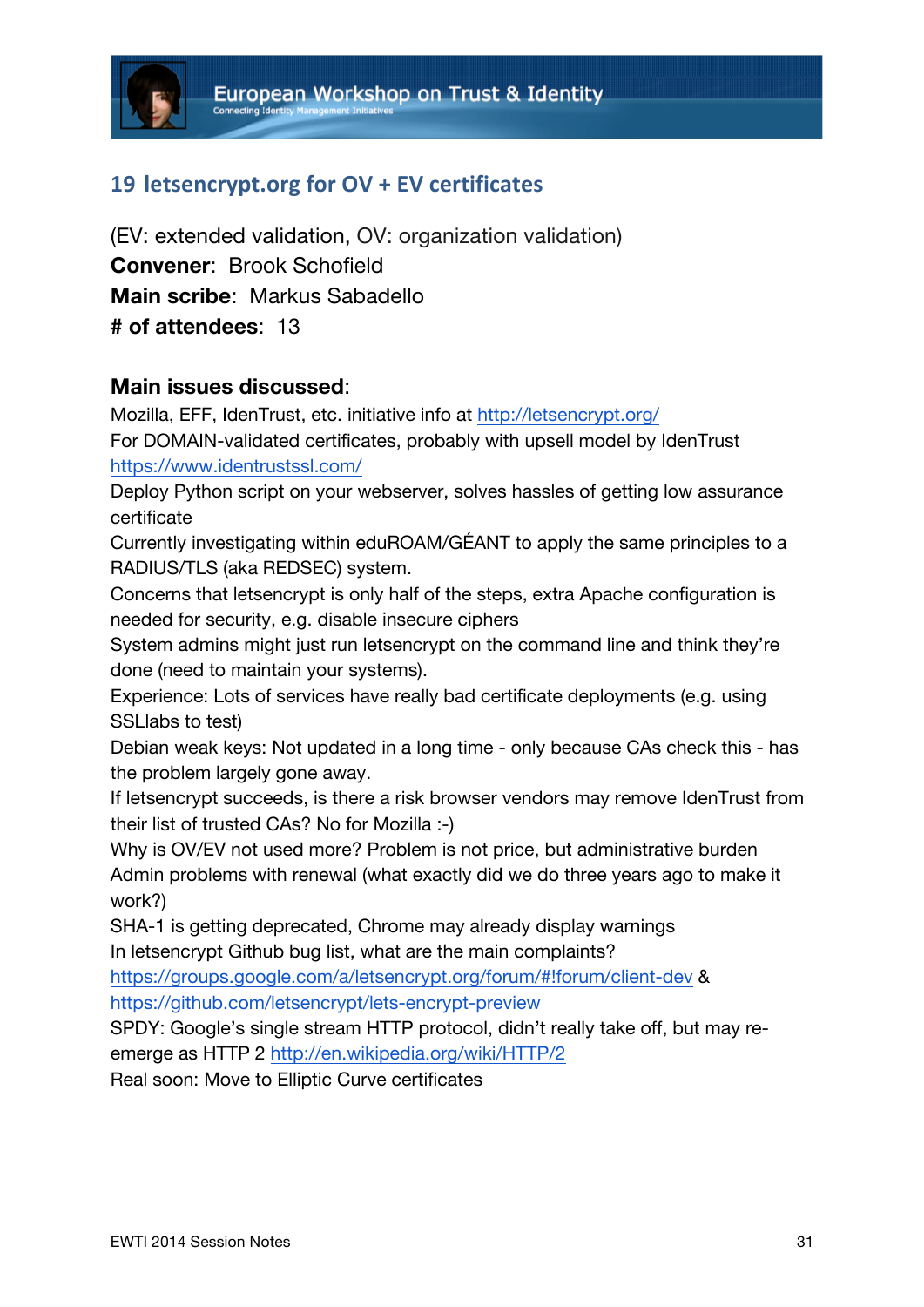## **20 SAML/OIDC part II**

**Convener**: Roland Hedberg **Main scribe**: Rainer **# of attendees**: 11

### **Main issues discussed**:

Protocol steps:

- 1. discovery
- 2. client registration

Then it depends on the flow

- 3. Code flow:: authentication request, gets back access code
- 4. Code flow: Token request, gets back access token (plus refresh token, idtoken)
- 5. Code flow: user info (send access token, get user info)

The access token could be a SAML assertion.

A problem is the userinfo schema, which is basically the Facebook set, no roles, affiliation, etc.

The subject has the pairwise identifier, the sector identifier and the public.

There is nothing like an attribute authority, but normal, aggregated (includes provenance, can be signed) or distributed (URL to the source).

Mapping problem: the OIDC has a limited user into endpoint, But you could define a SCIM endpoint.

Most implementations add information to the userinfo endpoint. But then there is no schema check. Is it necessary? People think that schema checking is useful. Roland tried SAML/OICD gateway in both directions. One implementation is in

InAcademia.

OIDC in mobile: work is going on in OID-foundation and GSM association.

In SAML IDP and SP are of similar complexity to implement. In OICD the RP is much simpler, whereas the OP is more complex.

The complexity of SAML comes also from XML processing.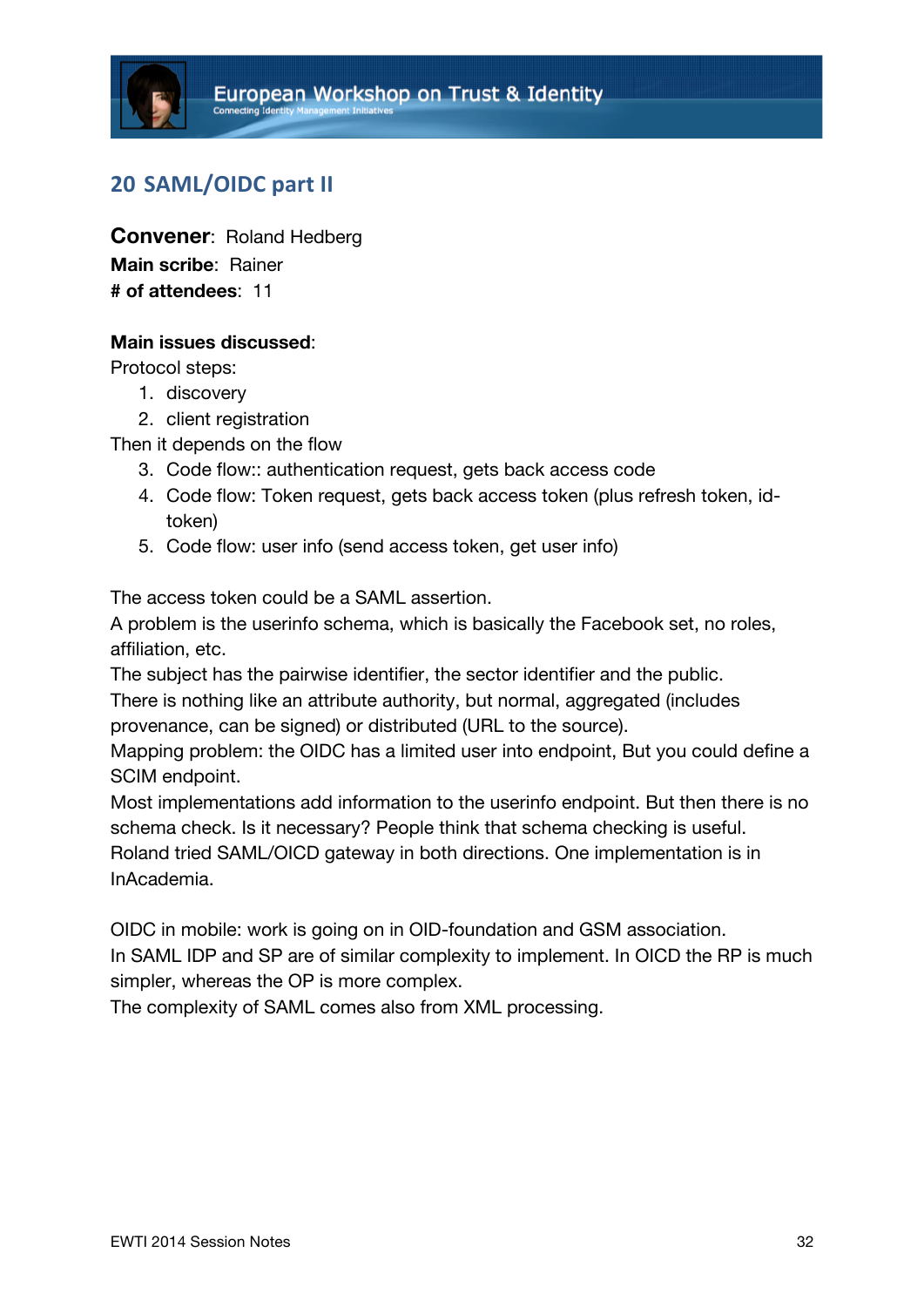# **21 "Something" as a Service for Identity Federations**

**Convener**: Marina **Main scribe**: Steve Olshansky **# of attendees**: 10

### **Main issues discussed**:

GEANT3+ task Federation as a Service (FaaS) - goal is to enable more federations in EU

43 partners in project, ~20 not having federations

Market analysis and conversations with NRENs identified issues:

- NREN-level
	- o staffing issues
	- o No SPs (chicken and egg problem, hoping eduGain will solve this)
- institution-level deployment issues with AAI and IdM
	- o IT staffing issues

Prioritized helping NRENs by reducing staffing needs for federation operations. FaaS offering

uses Jagger as Resource Registry

metadata aggregation and signing with HSM close to being offered to NRENs a lot of interest…

FaaS Market Analysis document http://issuu.com/danteprm/docs/ms83\_ms5-4- 1\_federation-as-a-servic/1?e=6131560/7492653

DFN hosts IdP for its some of its institutions, but not their user DBs as campus uses their own IdM. Its free of charge service.

comment: There would be Interest in a pan-EU version of this, especially for smaller institutions. Q: Sustainability model for this?

Hub would be the ultimate FaaS scenario (e.g. SURFnet)

SURFnet looking at providing pre-configured options (config files and ARPs for Shib) for common services, to help some institutions to get past the complexity hurdle.

Finland provides attribute release policies as a service, with a web UI for custom tailoring of metadata for individual IdP/SP

Also outsourced IdPoLR, as does SURFnet through a commercial provider Finland is thinking about Second factor authentication as a service.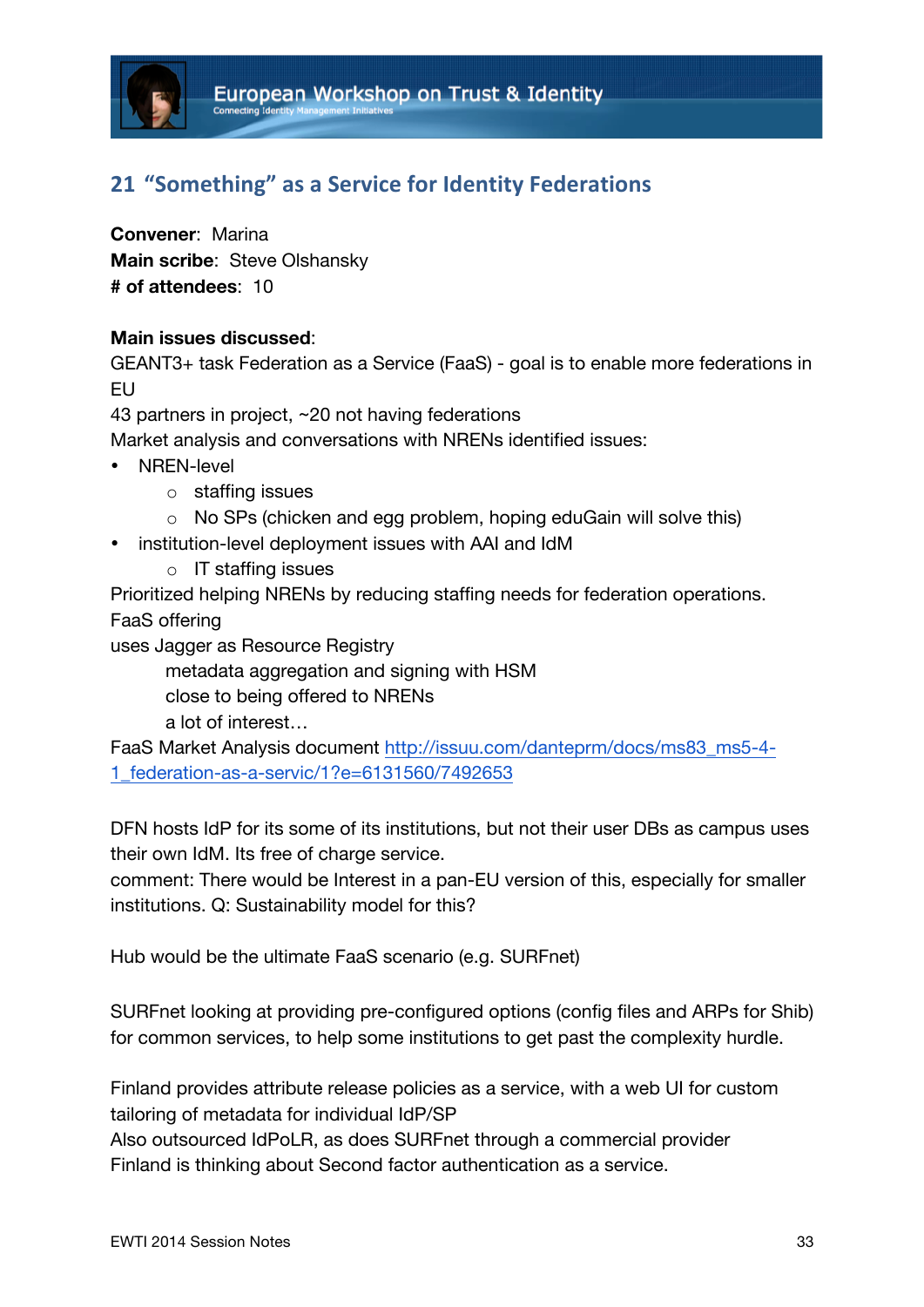

Finland provides aggregated statistics aaS. The data gathered is number of logins for IdP, SP pair. Any person with Identity in HAKA can access the statistics. comment: statistics is important for showing business value, help to identify which SP are or are NOT being used which can be interesting for licence recalculation. Also useful for IdP admins

SURFnet will provide separate discovery service for eduGAIN SPs ARP management seems to be very hard for many IdPs, so providing a service for this is very helpful

Need filtering for eduGAIN SPs since many are of no use to many SPs, and are just noise

Rainer's tool Schematron enables schema validation, very useful.

GARR does similar to DFN IdPaaS, and also hosts userDB Serbia has many institutions that have very limited existing infrastructure, so IdPaaS would be useful

K-12 schools are another community that would need hosted central services. Added complexity is the need to register parents/guardians etc. as well, and this can be a big problem..

SURFnet offering protocol translation services. Piloting SAML-OIC, but not in production with this yet.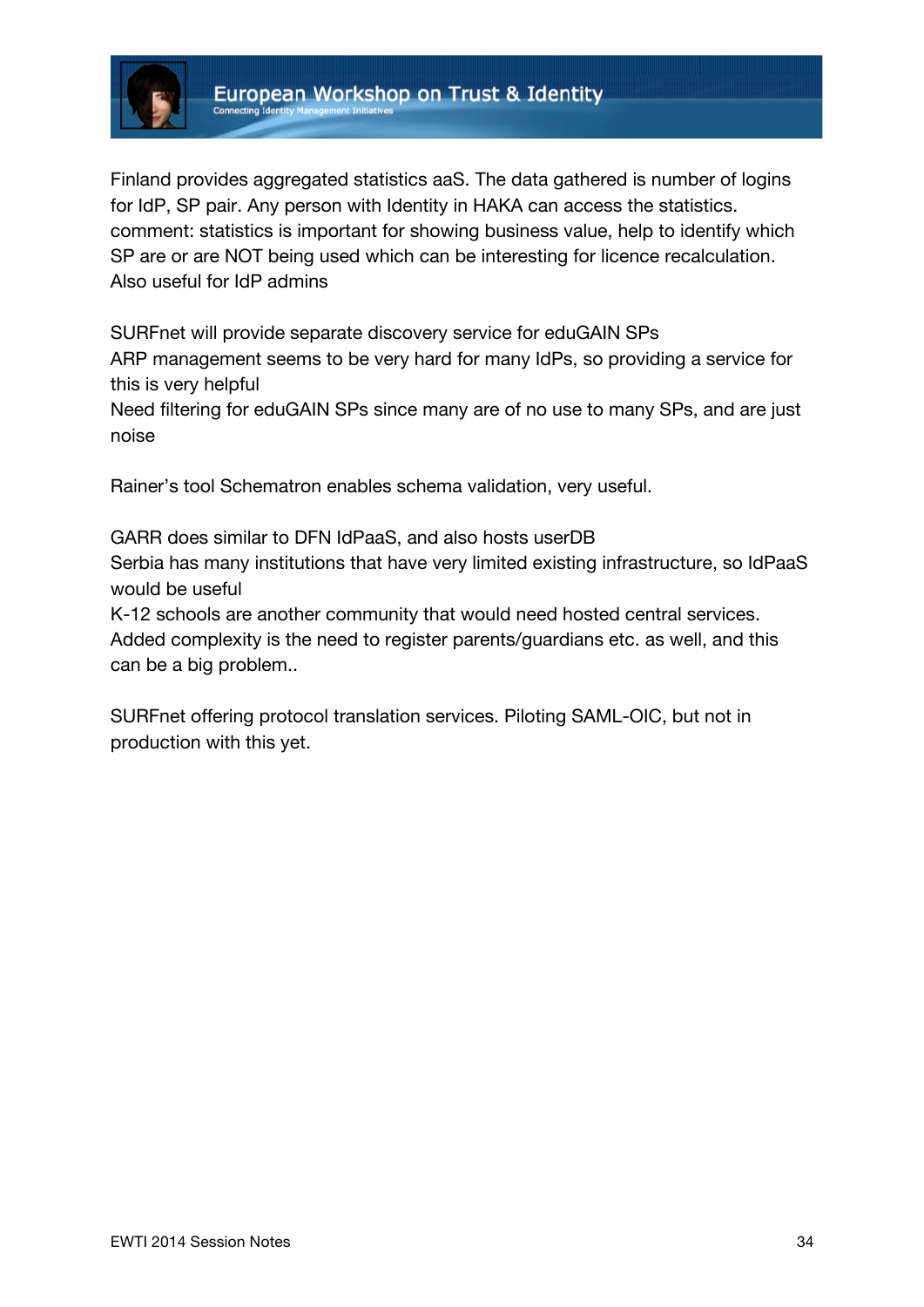

# **22 Delegated users management in customer facing services**

**Convener**: Kari Nousiainen **Main scribe**: **# of attendees**:

Kari's presentation (slides as PDF)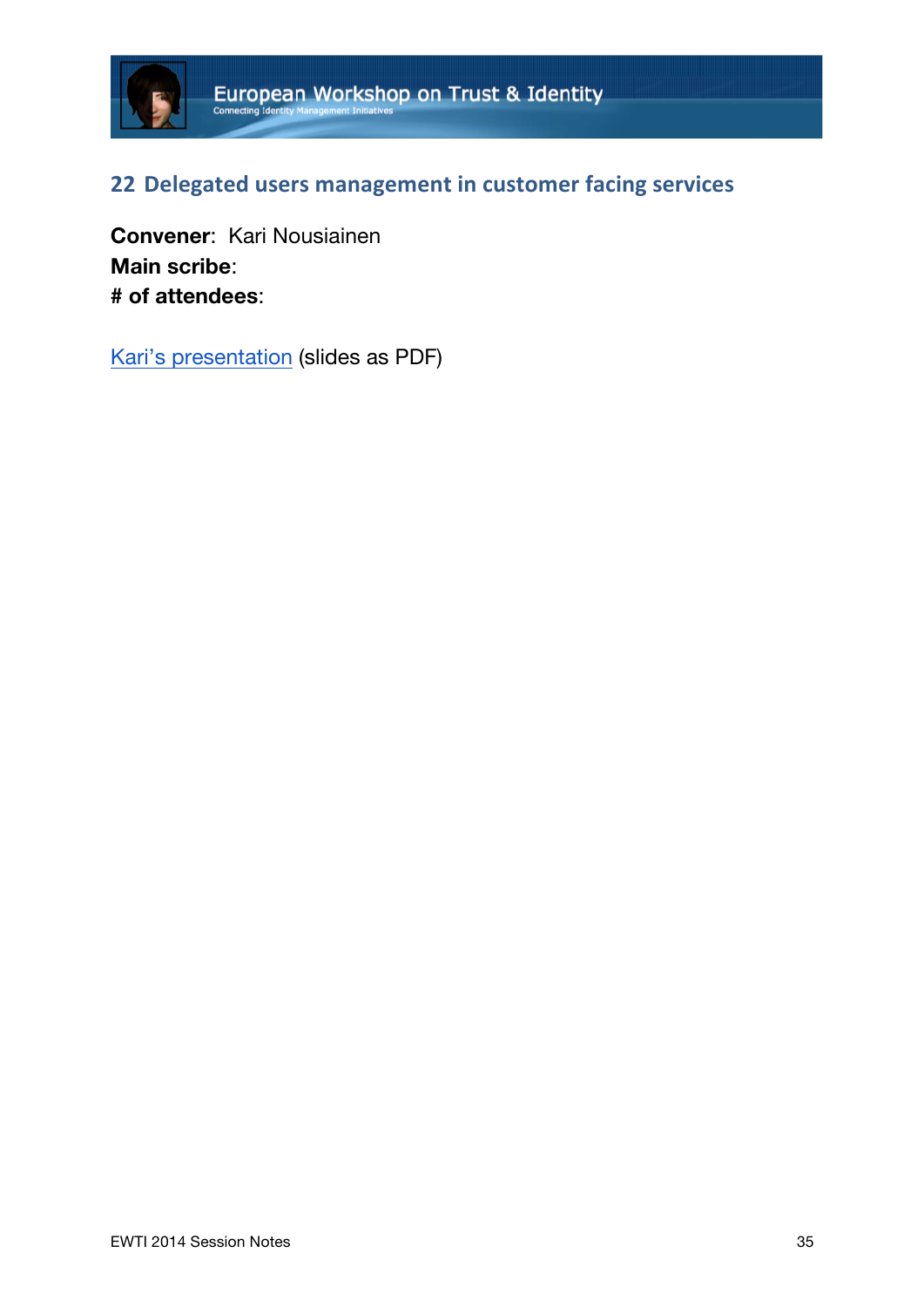

# **23** Using non-academic identities in R+E federations (STORK, UnitedID, ..)

**Convener**: Enrinco Venuto **Main scribe**: Rainer **# of attendees**: 8

(see also notes from session 2 Auth Bridge between STORK and eduGAIN)

### **Main issues discussed**:

Polito is outside the IT NREN federation. Need to work with people outside the academic sector - problem to enter the federation. Would have to filter the nonacademic users.

In GRNET there is no limitation to academic-only users. There are e.g. hospitals.

The problem is hat eduGAIN is too light on that quality.

If WAYF would provide a STORK-like quality would that solve the Polito problem – Denmark will notify NemId in the coming years.

STORK does not support pairwise identifiers. Would have to be added in the gateway.

STORK can convey LoA - not only high assurance.

Some research communities need higher assurance. They do it through step-up authN, to avoid to have high assurance for everybody, but make it payable only the relevant users.

### **Insights / action items / next steps:**

Participants agreed to coordinate their dislocated discussions. Steve and Rainer to propose a problem description. The existing STORK/SAML mailing list with REFEDs was considered as a common mailing list, however it might make sense to rename it.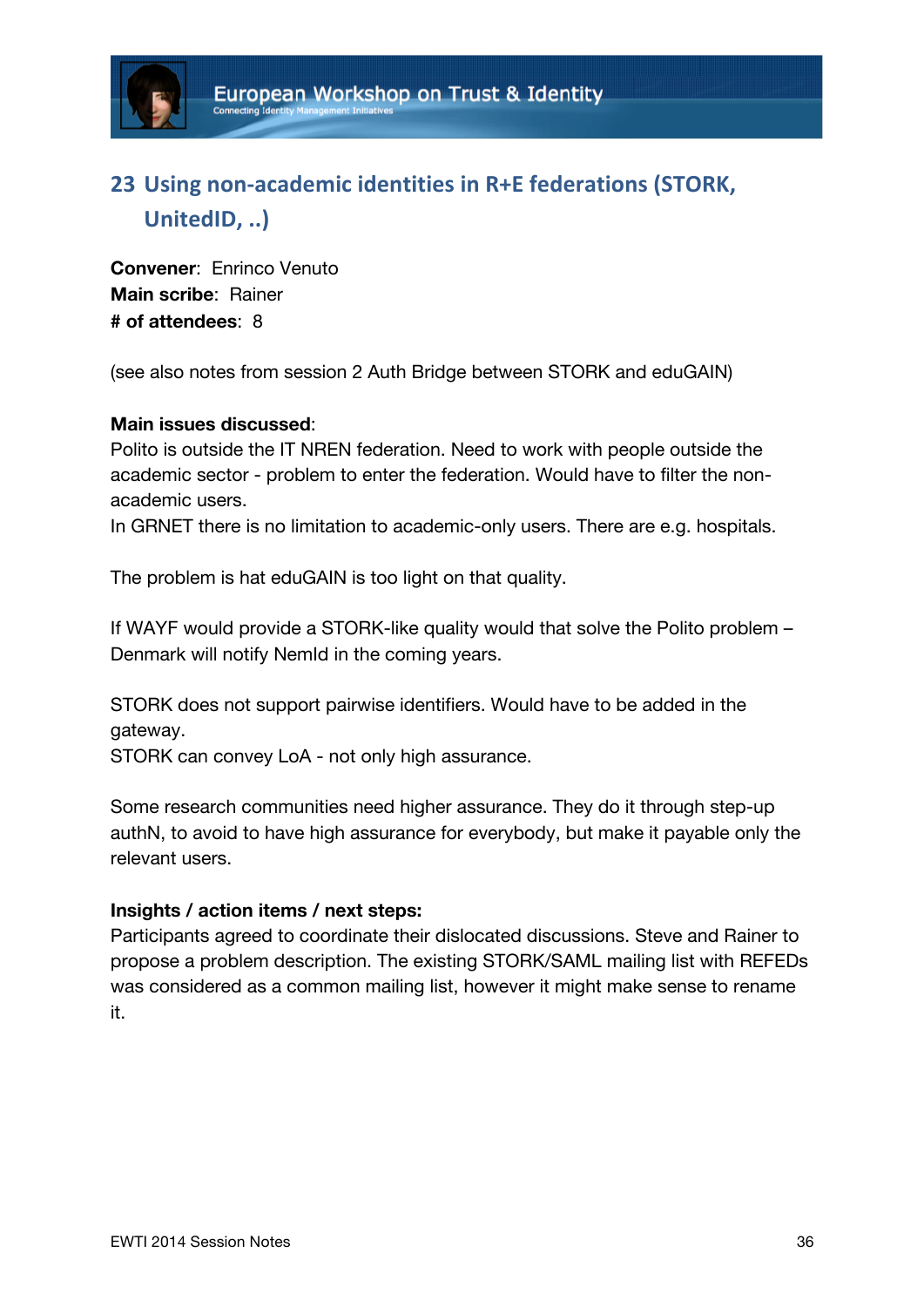

## **24 OpenID Connect OSS development and Interop with SAML**

**Convener**: Peter G. **Main scribe**: Roland **Additional scribes**: : Pieter, Peter **# of attendees**: 14

#### **Main issues discussed**:

Given our (Higher Ed) experience with SAML and SAML federations there are things we need in OIDC that isn't there today.

How do we get them into OIDC and who will do it ?

What is missing in OIDC compared to SAML?

- Attribute set in OIDC userInfo is limited. It is basically the "Facebook set". No roles, entitlements, etc.
- Three party trust model: Federation Operator, RP, OP
- Transient NameID does not map to anything in OIDC

Scope of work to do

- Schema and attribute mapping
- Metadata handling
- Trust model (also in discovery)
- Proxies to SAML world (including OP and RP descriptors for SAML federations) ?

What libraries are available?

There are libs available: Python, 3xPHP, 6xJava, C#, C

There are "products" available: e.g. MS-ADFS, Azure AD, Ping,

All are doing OP rather than RPs.

Roland Hedberg is working on a test tool for OIDC implementations. I.e. test whether products and libraries are standard compliant.

Java library from MITRE put in Open Source and the one of Michael Schwartz (GLUE)

Python by Roland with GEANT funding, SimpleSAMLphp by SURFnet ? Lets go bigger and try to have it in every library

We should try to get the Shib consortium involved to commit to OIDC implementation in Shib 3.X

Everything needs to be tested against Rolands test suite.

#### **Insights / action items / next steps:**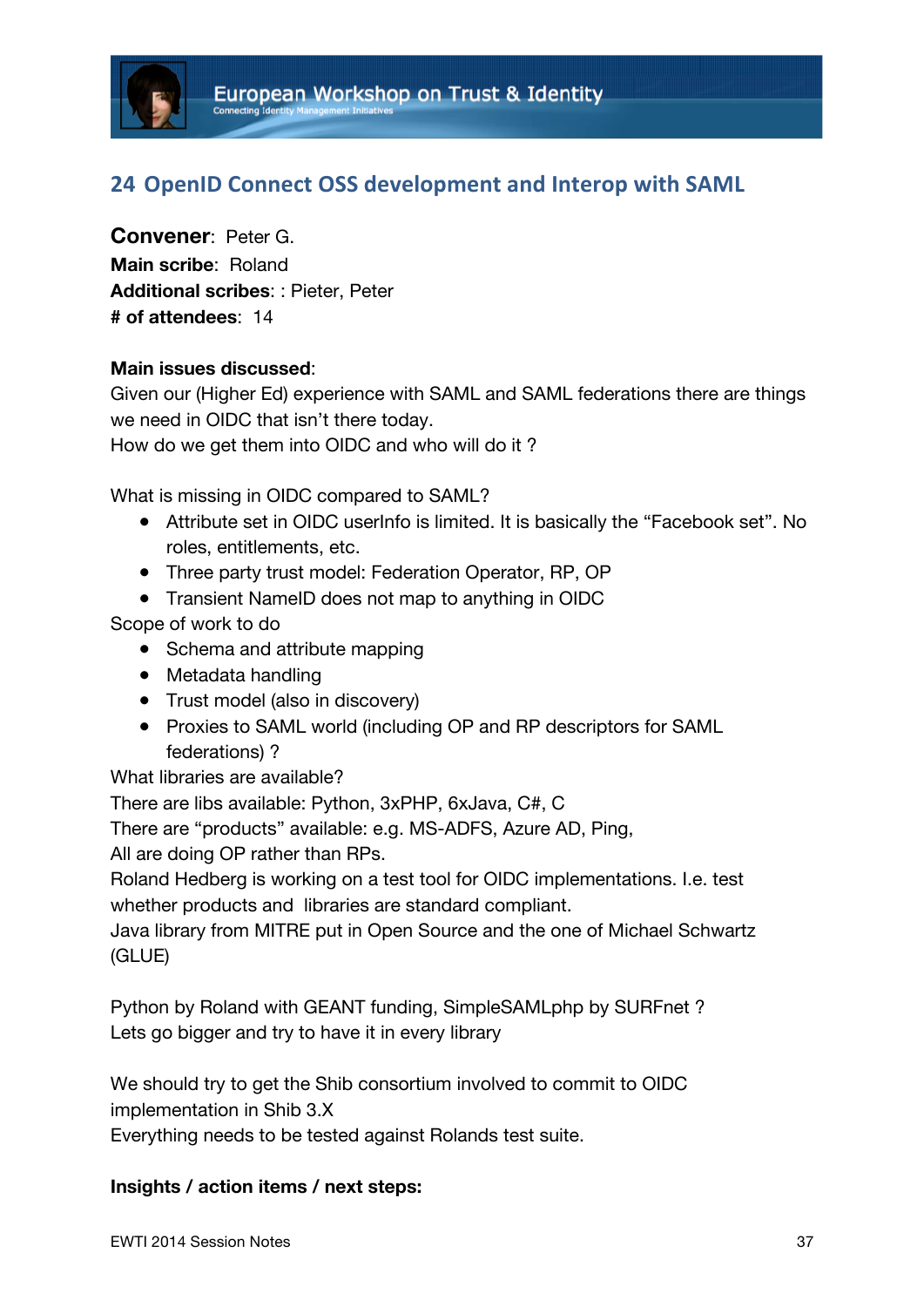

We do need to write enhancements down. Roland wants to start a document that in a later version could be inputted into the core OpenID group

This activity should be hosted within REFEDS (Roland talks to Nicole)

SURFnet/DAASI will contact the SimpleSAMLphp people.

Nicole will start a REFEDS subgroup with mailing list where we can discuss the spec.

At a particular point of time people like John Bradley, Hans Zandbelt, Mike Schwartz, SimpleSAMLphp etc.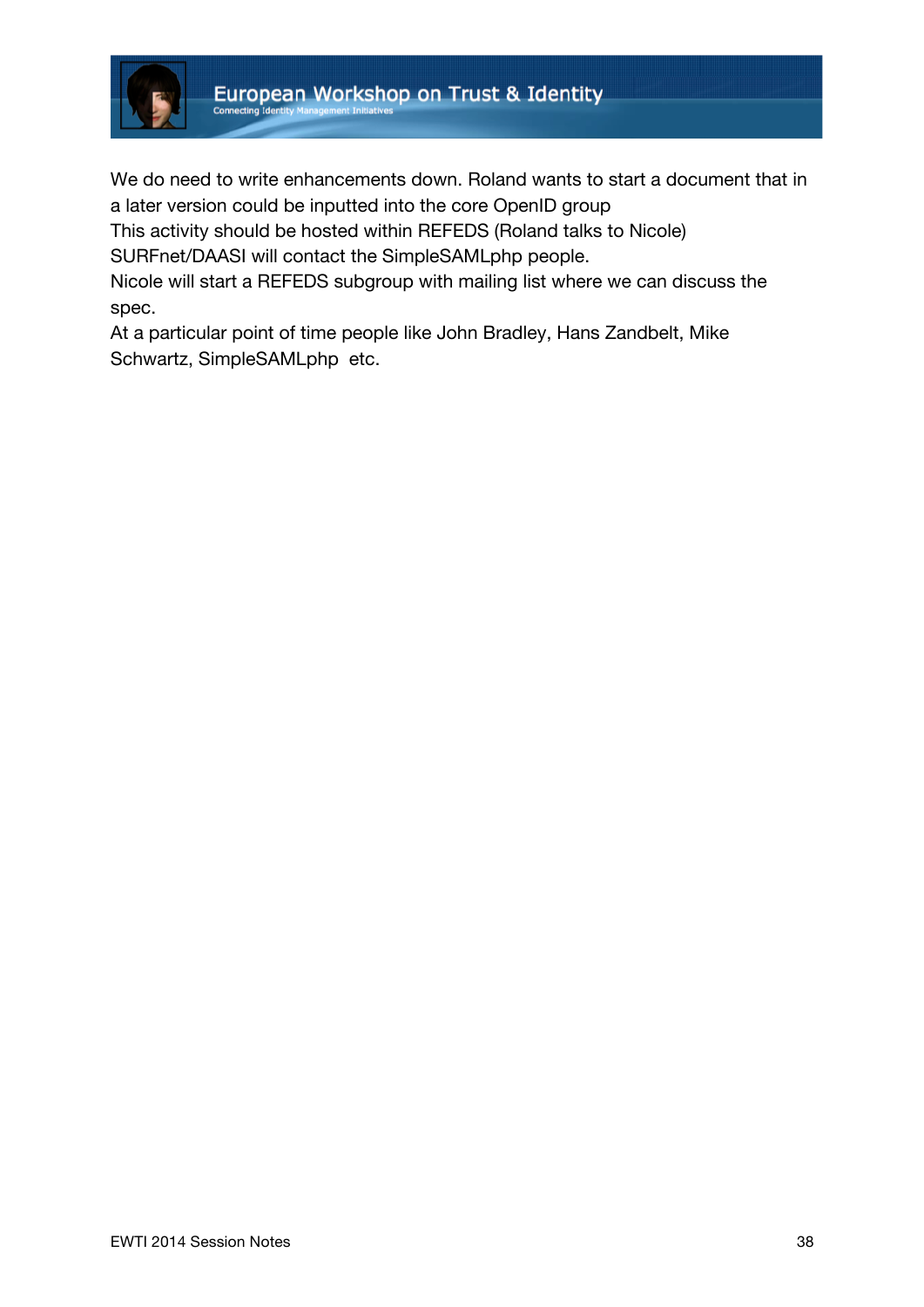## **25 Automated testing**

**Convener**: Mads Freek **Main scribe**: Rainer Hörbe **Additional scribes**: Anders Lördal **# of attendees**: 16 **Main issues discussed**:

Mads demonstrating the test environment from WAYF. The test tool does functional testing simulating a SAML IDP and SP. The test configuration is using a local configuration based on real configuration. The response message is parsed. Sometimes invalid messages are posted.

Mads is showing MARKUS, the operational statistics web page. (Is available as OSS on request). Authentication is simulated, not really tested.

SURFnet is using an external service to do a "chain testing". Can do this from 46 nodes globally - gives an idea about the service quality. Used mainly for monitoring. SURFnet's platform is made of many components, We do unit tests; use selenium for the web browser test, testing the negatives and key flows. Mock IDP/SP ("Virginia") as part of this environment. Allows to set via REST the mock entity before creating the request.

Selenium: great if its works, but very version/configuration dependent. Have some 50-100 tests. Another method is to increase logging level of "Engine" (the proxy piece) on production servers specifically for a pair of IDP/SP and analyze that log. There are instruments to adjust time slacks.

Production servers are clustered in sets; one is only accessible from the intranet. That one is using production data, but can be used for tests. In future new software will be deployed on one production node, will compare the behavior with previous version.

Using SAML tracer as well. SURFnet made an extension and pushed it to Feide. In the meantime it is available on the SURFnet wiki,

Rainer / Roland: saml2test cli tool (Github), web GUI available (STHREP on Github), tests both SPs and IDPs. Includes a suite of tests, sharing is encouraged. REFEDS will sponsor an instance.

Roland, Entity category tester, will test if an IDP will support specified entity categories and releases the correct set of attributes.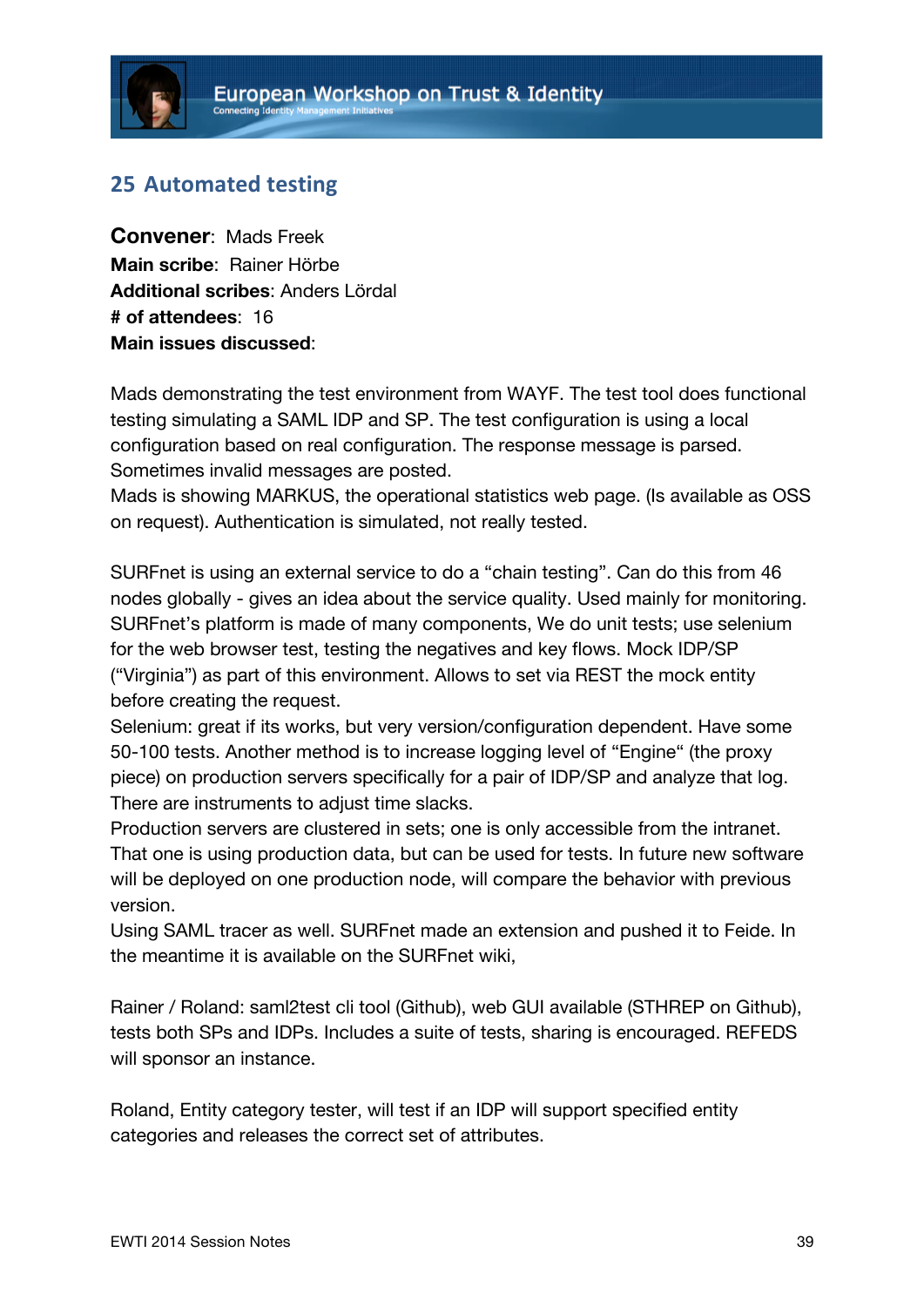

Count difference between Authn requests coming in and Responses going. When this metric changes (for a SP) this shows a potential problem.

Rainer presented SAML-Schematron (Github) in the last minute - extended metadata checks.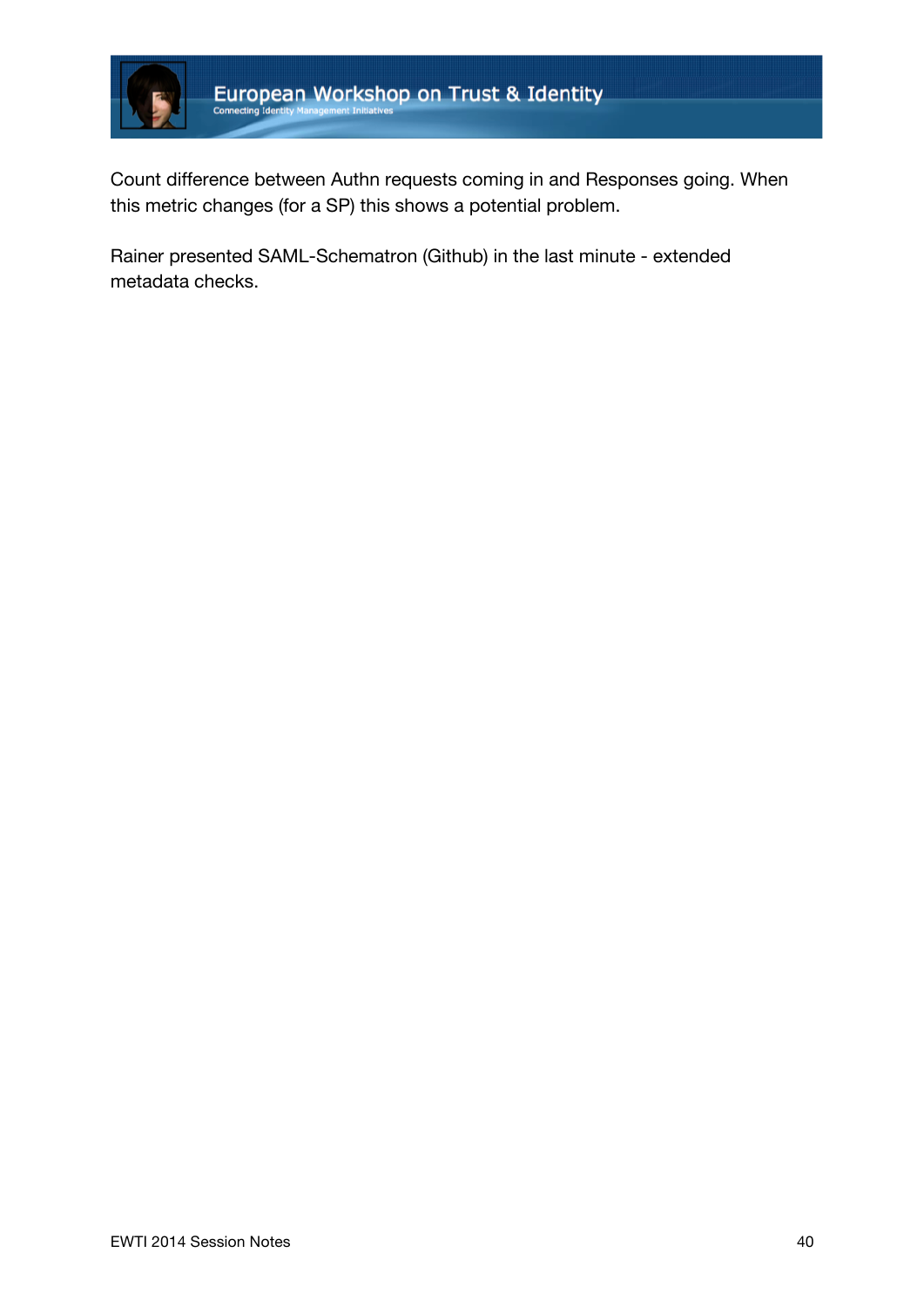## **26 Enabling Change Within Federations**

**Convener**: Ann West **Main scribe**: Ann West **# of attendees**: 6

#### **Main issues discussed**:

- 1. Enabling practice and policy changes such as attribute release which requires IT to engage policy people.
- 2. Enforcement when do we do it, how and for what items

To effect legal/policy changes, SURFnet offers workshops for the law and privacy people to educate them on policies. SURFnet hires lawyers to weigh in on decision and verify it and communicates that to the community. SURFnet helps schools with privacy legislation as well. Their schools trust them to develop education and reports. They enforce practices that related to security on an ad hoc basis, that is they don't have a specific set but enforce as issues come up. To help with enforce, SURFnet hires students to call the operators and remind them of upcoming deadlines. However, because they have a small number of IdPs, the Surfnet knows the campuses and services providers. That personal trust contributes a lot.

Switch offers an automatic configuration option for ARPs. IdPs can always scope it or change it but most don't. Switch has a requirement to refresh the signing certificate every 3 years. They enforce this and the net effect is that it weeds out unsupported IdPs and SPs.

In RENATER, campuses each have a security officer who meet and decide what to do for their own campus. RENATER provides ARPs as well as static config files and provide the tools to change it.

Do we need to spoon-feed the ARP? If yes, then they have to trust us. The biggest issue with ARP is that the decision doesn't get made (who should make the decision on a campus? What's the process) so it's easier not to release them.

Do any have identity management requirements? Mostly no, but InCommon is starting to go there for specific things that contribute to trust and interoperability such as persistent identifiers.

#### **Insights / action items / next steps:**

Don't Worry be Happy.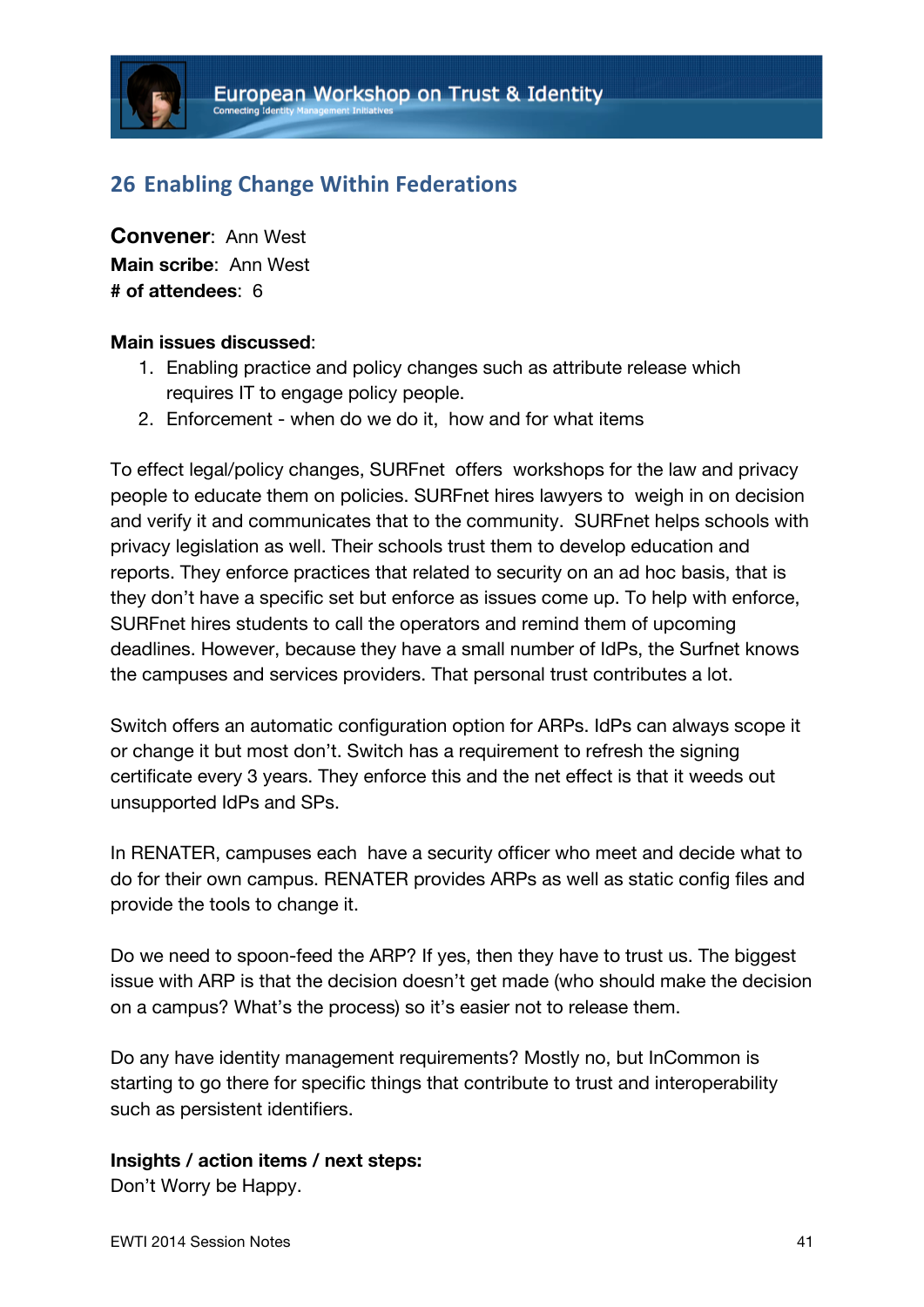

## **27 To consent - or not to consent - info from the real world**

**Convener**: Mads Freek Petersen **Main scribe**: Pieter van der Meulen **Additional scribes**: : **# of attendees**: 4

### **Main issues discussed**:

Repeat presentation from David's slides of a presentation he gave a Mountain View @IIW.

WAYF is a hub-and-spoke-federation. The WAYF SAML gateway uses a centrally hosted discovery service. Login flow:

SP -> Discovery service (@WAYF) -> IdP -> WAYF SAML Gateway -> SP Consent is shown after authentication at the IdP:

Consent page contains:

- Service you are about to login to
- Description of attributes passed and their values

User has the following choices:

- I won't accept this -> Can use service
- Yes I accept -> Passed on to service
- Yes I accept and store preference -> Passed on to service and do not ask again for 3 years.

Other options:

- Documentation
- Management of consent. Here a user can see all consents previously given and also has to option to withdraw them
- No support for optional attributes. Same set of attributes for a SP for all users.
- When ARP (i.e. the attributes that a SP receives) changes this invalidates a previously given consent. For this purpose a hash of the attributes is stored along with the consent.

Statistics of consent from WAYF (the company):

- 66% of logins use previously stored consent
- 12% of logins are shown a consent screen of those
	- 9% agree, no not store consent (i.e. be asked next time)
		- 3% remember consent (i.e. not be asked again)

Nice graphs. Response times to consent screen are about 5 seconds on average. People how choose "remember" take a few seconds more time.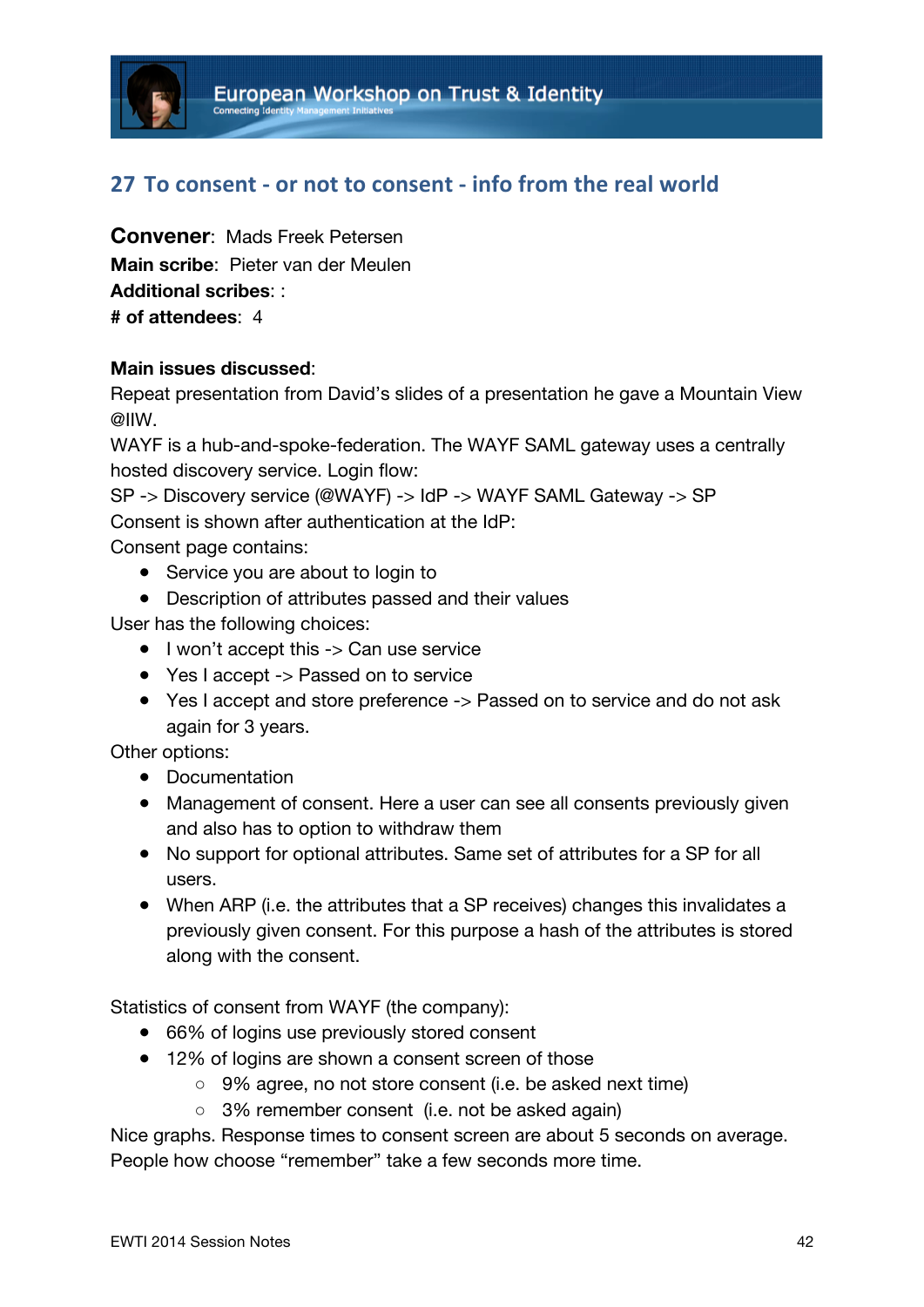## **28 Long-term consistency & de-provisioning in SAML & OIDC**

**Convener**: Radovan **Main scribe**: Rainer **Additional scribes**: **# of attendees**: 13

### **Main issues discussed**:

This use case:

How to pull users and attributes and get updates it? This is used for users for who have not logged in for long time.

This is for example required when user logged in last time in January and an email is sent in August.

Other related use cases:

- IDP pushes identities to RP
- RP pushes changed attributes to IDP

Polling is out of question for larger communities. It is not possible within the SAML and OIDC standards.

Ubisecure has implemented on the IDP a REST interface where a RP (like a CRM) can query, also using queries for many users.

Options are aggregating queries/updates with local filtering; messaging could decouple RP and IDP and make th API a bit simpler.

An issue is if the user needs to consent to the attribute release, Difficult it user is not there.

An alternative is to get the delta for the full user set in short intervals,.

There is a SAML Notify Protocol proposal that might be useful. But it seems it is not used much. http://docs.oasis-open.org/security/saml/Post2.0/sstc-saml2-notifyprotocol/v1.0/csd01/sstc-saml2-notify-protocol-v1.0-csd01.html

To support all 3 use cases SPML could be used. Extending SAML ("SAML CRUD") would be fairly little code compared to SPML.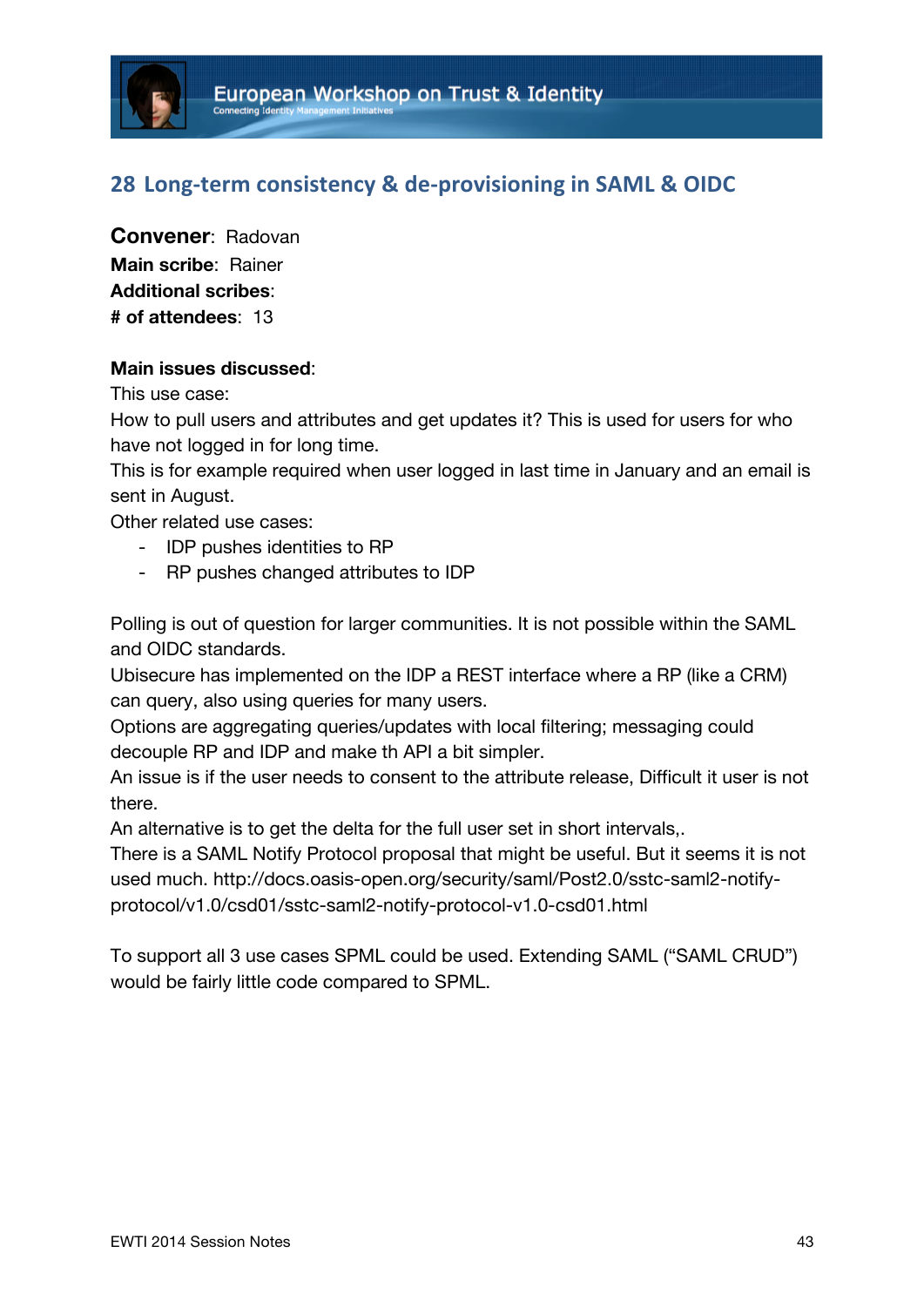

# **29 Attributes: enhanced LoA, provenance, source, validations, valid until, ...**

**Convener**: Peter Gietz **Main scribe**: Scott Koranda **# of attendees**: 18

### **Main issues discussed**:

A user might have been identified so that some attributes are "highly approved" such as name that has gone through a real vetting process, but others may be less assured like email, which is just assessed by some automated process, and still others that are self asserted.

Previous discussion talked about approaches to categorizing different levels of assurance.

LDAP has the notion of attribute options, ie, givenName; lang-ip:<something> then givenName; lang-en: John Smith, maybe use attribute option with ";loa-1", ";loa-2", and so on. That was idea from a previous session.

Also considered provenance, ie ";provenance-self-asserted"

";source=http://…"

";valid-from"

";valid-until"

Peter Schober added that this was all discussed previously in Belgrade? Question: If the information were in the IdMs, how to put the information into a SAML assertion?

Decorate OID approach? No, would break existing functionality.

Don't want to define an entire new set of attributes so as to not offend those RPs that don't care.

Have only those RPs that care to query over back channel to get information, perhaps using a different set of attribute names (an augmented) set?

<ns:AttribueValue scope="example.org">member</ns:AttributeValue> but problem in practice has been hard to access the "scope=", but so then tried to flatten the string (but making more complex which offends existing RPs that don't care).

So maybe add <ns2:XXX self\_asserted="true"> (call this "properties" approach) Technically possible to extend SAML in this way, but point out that everything invented here is universally unsupported from the start (of course).

Maybe send both "normal" set of attributes and then "enhanced"? RPs that don't care about enhanced would just drop/ignore them. Downside is having to define the new enhanced attributes and write parsers and the like. One participant decided not to use this approach because it is "not a clean protocol message".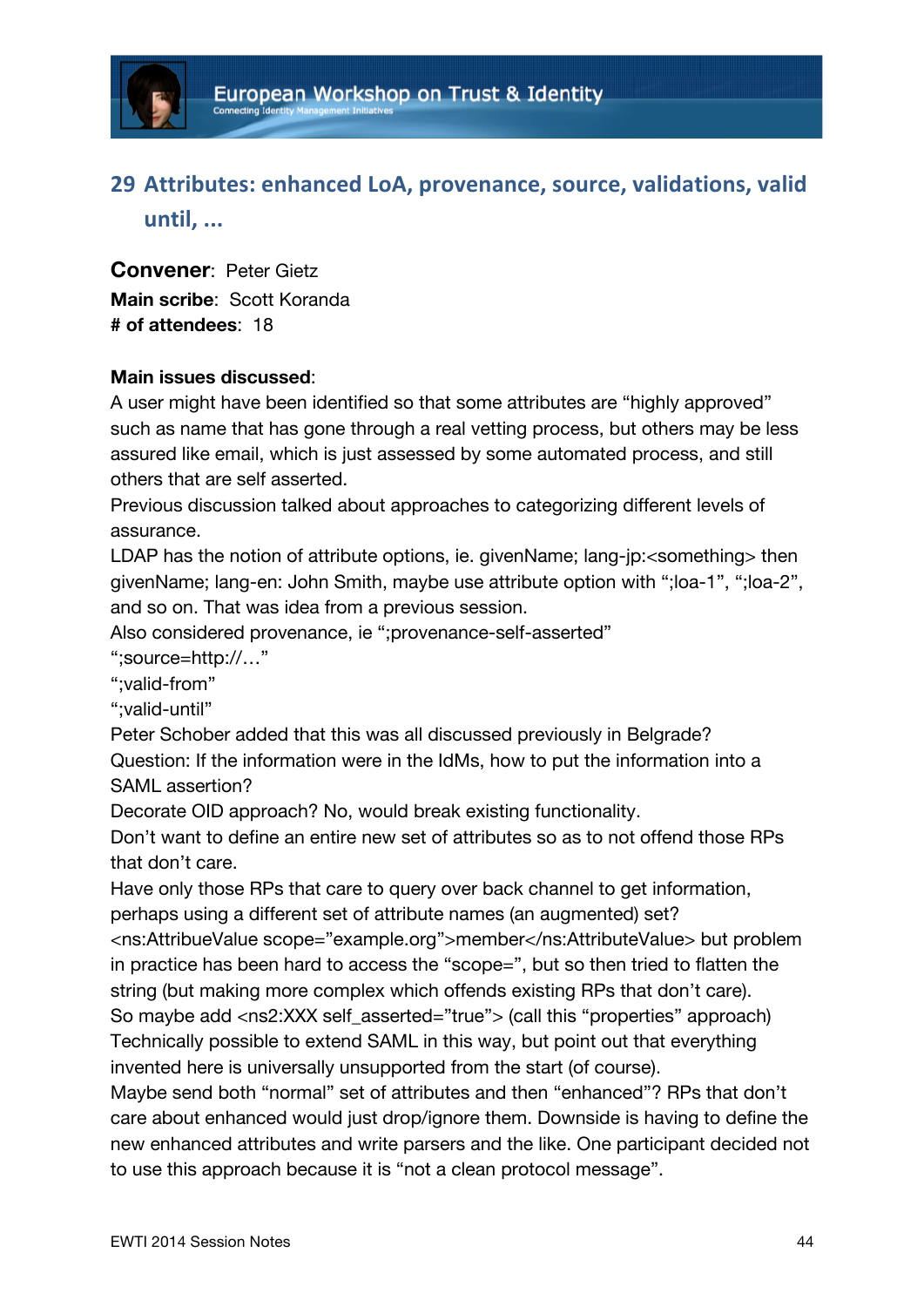

If standardized on a new namespace and got it adopted could use the properties approach.

What would be the set of properties? That is, the set of property names (the values are not constrained). Right now property names are:

- provenance
- source
- valid from
- valid\_to
- loa

In more detail:

| Name            | Value (string, so free form)    |
|-----------------|---------------------------------|
| loa             | reference to practice statement |
| source          |                                 |
| source_type     |                                 |
| provenance      |                                 |
| verifier        |                                 |
| verify_method   |                                 |
| time_to_live    |                                 |
| valid_until     |                                 |
| valid_from      |                                 |
| original_issuer |                                 |
| target_audience |                                 |

Question about how complex the ecosystem is with example of the post office selling address information versus self-asserted, so here the post office is a broker of attributes.

Bring up the point that some attributes are multi-valued, but with the "properties" approach the element is for attribute value, and hence each value has the opportunity to be "decorated" with these property names and the values.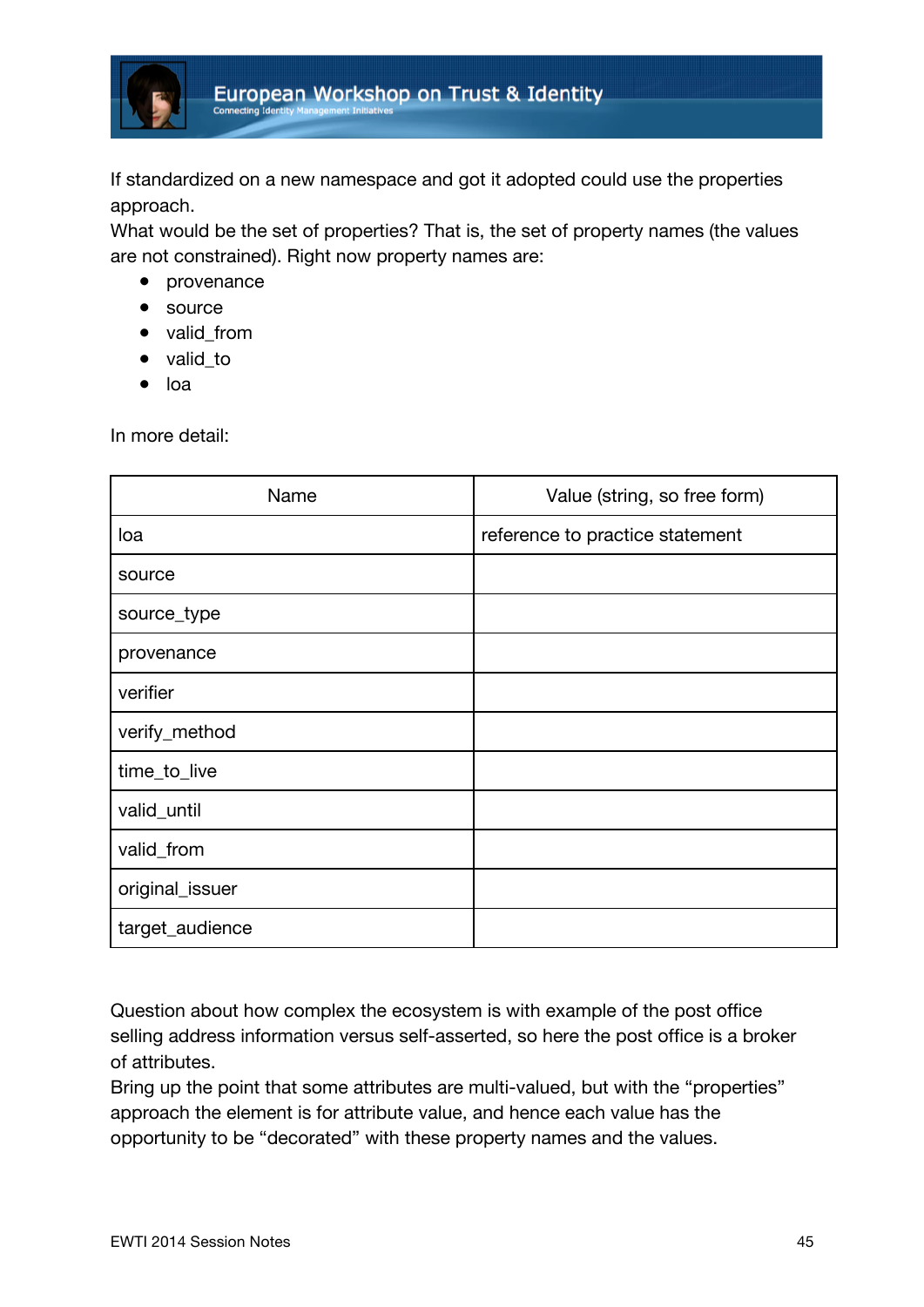

Comment is that this is going the direction of building a taxonomy, and example from past is the authentication context taxonomy from SAML2. Debate on whether or not that was useful and bore fruit or was wasted effort.

Comment that some shared/controlled taxonomy or vocabulary can be constructed and useful, such as was this attribute self-asserted.